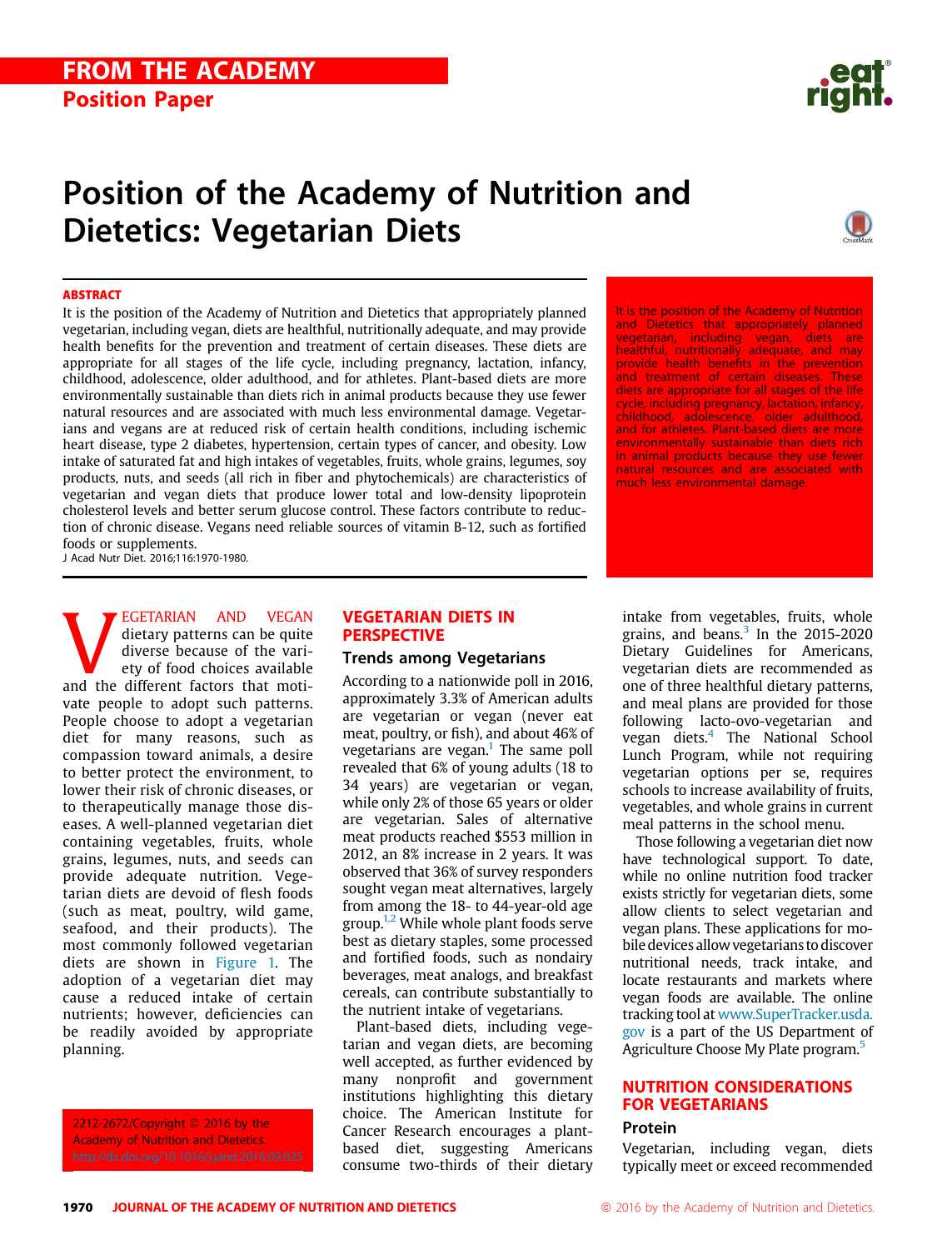<span id="page-1-0"></span>

| Type of diet Nature of diet (all are<br>devoid of flesh foods) |                                                                                                                                                  |
|----------------------------------------------------------------|--------------------------------------------------------------------------------------------------------------------------------------------------|
| Vegetarian                                                     | May or may not include<br>egg or dairy<br>products.                                                                                              |
| Lacto-ovo-<br>vegetarian                                       | Includes eggs and dairy<br>products.                                                                                                             |
| l acto-<br>vegetarian                                          | Includes dairy<br>products, but not<br>egg products.                                                                                             |
| Ovo-<br>vegetarian                                             | Includes eggs and egg<br>products, but no<br>dairy.                                                                                              |
| Vegan                                                          | Excludes eggs and<br>dairy products, and<br>may exclude honey.                                                                                   |
| Raw vegan                                                      | Based on vegetables,<br>fruit, nuts and seeds,<br>legumes, and<br>sprouted grains. The<br>amount of uncooked<br>food varies from 75%<br>to 100%. |

Figure 1. Types of vegetarian diets.

protein intakes, when caloric intakes are adequate. $6-8$  The terms complete and incomplete are misleading in relation to plant protein. Protein from a variety of plant foods, eaten during the course of a day, supplies enough of all indispensable (essential) amino acids when caloric requirements are met.<sup>[7](#page-7-0)</sup> The regular use of legumes and soy products will ensure an adequate protein intake for the vegetarian, as well as providing other essential nutrients.<sup>[9](#page-7-0)</sup> Fruitarian diets are normally low in protein and other nutrients. Protein needs at all ages, including those for athletes, are well achieved by balanced vegetarian diets.<sup>[7,8](#page-7-0)</sup>

# n-3 Fatty Acids

While  $\alpha$ -linolenic acid (ALA) intakes of vegetarians and vegans are similar to those of nonvegetarians, dietary intakes of the long-chain n-3 fatty acids, eicosapentaenoic acid (EPA) and docosahexaenoic acid (DHA), are lower in vegetarians and typically absent in vegans. $10,11$  Compared with nonvegetarians, blood and tissue levels of EPA and DHA can be significantly lower $10,11$ 

The clinical relevance of reduced EPA and DHA status among vegetarians and vegans is unknown. $11,12$  Long-chain n-3 fatty acids are important for the development and maintenance of the brain, retina, and cell membranes and favorably impact pregnancy outcomes and risk for cardiovascular disease (CVD) and other chronic diseases. $6,13,14$ Yet, vegetarian and vegan children do not appear to experience impairment in visual or mental development, and vegetarian and vegan adults experience reduced risk for CVD. $10,11,15$ 

ALA is endogenously converted to EPA and DHA, but the process is somewhat inefficient and is affected by sex, dietary composition, health status, and age. High intakes of linoleic acid  $(LA)$  may suppress ALA conversion.<sup>[11,13](#page-7-0)</sup> A ratio of LA/ALA not exceeding 4:1 has been suggested for optimal conversion.<sup>[7,10,14](#page-7-0)</sup>

The Dietary Reference Intake for ALA are 1.6 g/day and 1.1 g/day, for men and women, respectively. $4$  For vegetarians and vegans, it may be prudent to ensure somewhat higher intakes of ALA.<sup>[8,10](#page-7-0)</sup> The most concentrated plant sources of n-3 fatty acids are seeds (flax, chia, camelina, canola, and hemp), walnuts, and their oils.<sup>[8,10](#page-7-0)</sup> Evidence suggests that n-3 needs of healthy individuals can be met with ALA alone, and that endogenous synthesis of EPA and DHA from ALA is sufficient to keep levels stable over many years.<sup>[11,14](#page-7-0)</sup> Low-dose microalgae-based DHA supplements are available for all vegetarians with increased needs (eg, pregnant or lactating women) or with reduced conversion ability (eg, those with hypertension or diabetes).<sup>[10](#page-7-0)</sup>

#### Iron

Vegetarians generally consume as much iron as, or slightly more than, omnivores.[16](#page-7-0) Despite having similar iron intakes, $17$  the iron stores of vegetarians are typically below those of nonvegetarians. Lower serum ferritin levels may be an advantage because elevated serum ferritin levels have independently been associated with the risk of developing metabolic syndrome.<sup>[18](#page-7-0)</sup>

Concerns about the iron status of vegetarians have led to questions of bioavailability of non-heme iron from plant foods. Non-heme iron absorption depends upon physiological need and is regulated in part by iron stores. Its absorption can vary greatly, depending upon both the meal composition and the iron status of the individual. Bioavailability of non-heme iron is impacted by the ratio of inhibitors, such as phytates and polyphenolics, and enhancers, such as vitamin C, citric acid, and other organic acids.<sup>[19](#page-7-0)</sup>

In a recent review, non-heme iron absorption was seen to vary from 1% to 23%, depending upon iron status and dietary enhancers and inhibitors. $20$ A newly developed regression equation enables iron absorption to be predicted from serum ferritin levels and dietary modifiers. Diet had a greater effect on iron absorption when serum ferritin levels were low.<sup>[20](#page-7-0)</sup> Nonheme iron absorption can be as much as 10 times greater in irondeficient individuals compared with iron-replete individuals.

The Dietary Reference Intake assigned to iron for vegetarians in 2001 was 80% more than that for nonvegetarians. This derives from the assumption that the bioavailability of iron from a vegetarian diet is 10%, whereas that from a nonvegetarian diet is  $18\%^{21}$  $18\%^{21}$  $18\%^{21}$  These assumptions were based on very limited data using single-meal absorption studies involving meals that were atypical of what most vegetarians consume in Western countries.

We now know that individuals can adapt and absorb non-heme iron more effectively. $22$  The magnitude of the effect of enhancers and inhibitors of iron absorption can diminish with time. $23$  Individuals are able to adapt to low intakes of iron over time and can reduce iron losses.<sup>[24](#page-8-0)</sup> In one study, total iron absorption significantly increased by almost 40% after 10 weeks of consuming the low-bioavailability  $\text{dict.}^{22}$  $\text{dict.}^{22}$  $\text{dict.}^{22}$ 

Individuals with low iron status can substantially increase their iron absorption from diets with moderate to high iron bioavailability. The absorption process appears to adapt effectively in the case of Western vegetarians because their hemoglobin values and most other measures of iron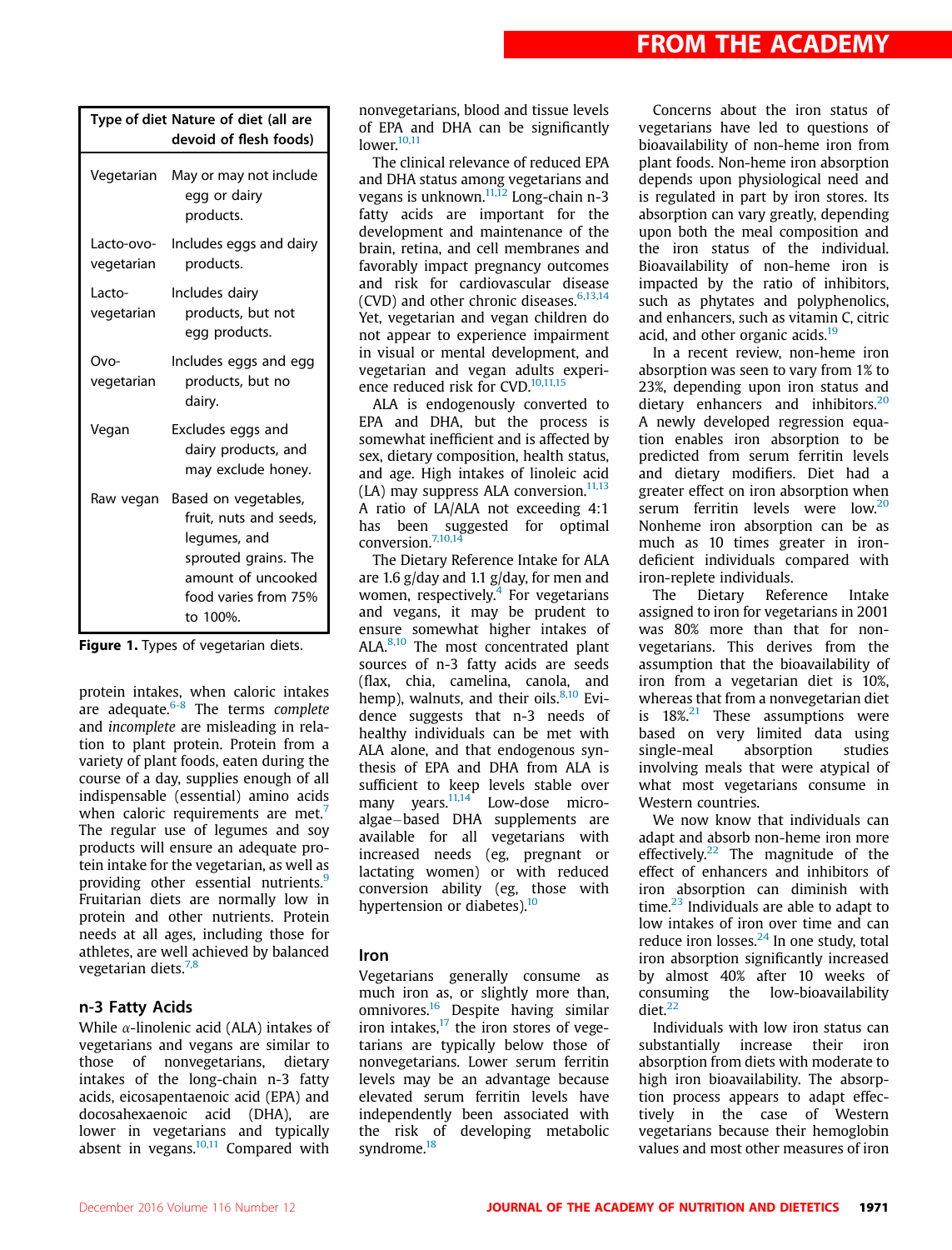status are similar to those values seen in nonvegetarians.<sup>[7](#page-7-0)</sup>

#### Zinc

Compared with nonvegetarian control groups, studies show adult vegetarians have dietary zinc intakes that are similar or somewhat lower, and serum zinc concentrations that are lower but within the normal range.<sup>[7,25](#page-7-0)</sup> There do not appear to be any adverse health consequences in adult vegetarians that are attributable to a lower zinc status, possibly due to homeostatic mechanisms that allow adults to adapt to a vegetarian diet. Overt zinc deficiency is not evident in Western vegetarians. For the most at-risk members of the population (older adults, children, and pregnant and lactating women), there is insufficient evidence to determine whether zinc status is lower in vegetarians compared with nonvegetarians.[25](#page-8-0) Zinc sources for the vegetarian include soy products, legumes, grains, cheese, seeds, and nuts. Food preparation techniques, such as soaking and sprouting beans, grains, nuts, and seeds, as well as leavening bread, can reduce binding of zinc by phytic acid and increase zinc bioavailability.<sup>[26](#page-8-0)</sup> Organic acids, such as citric acid, also can enhance zinc absorption to some extent.<sup>[26](#page-8-0)</sup>

#### Iodine

Because plant-based diets can be low in iodine, vegans who do not consume key vegan sources of iodine, such as iodized salt or sea vegetables, may be at risk for iodine deficiency.<sup>[7,27](#page-7-0)</sup> The iodine content of sea vegetables varies widely and some may contain substantial amounts of iodine. $28$  Intakes should not exceed the Tolerable Upper Intake Level of 1,100  $\mu$ g for adults.<sup>[29](#page-8-0)</sup> Vegan women of child-bearing age should supplement with 150  $\mu$ g/day iodine.[27,29](#page-8-0) Sea salt, kosher salt, and salty seasonings, such as tamari, are generally not iodized, $\frac{7}{7}$  $\frac{7}{7}$  $\frac{7}{7}$  and iodized salt is not used in processed foods. Dairy products may contain iodine, although amounts can vary considerable. Although foods such as soybeans, cruciferous vegetables, and sweet potatoes contain natural goitrogens, these foods have not been associated with thyroid insufficiency in healthy people, provided that iodine intake is adequate.[7,8,29,30](#page-7-0)

#### Calcium

Intakes of lacto-ovo-vegetarians typically meet or exceed calcium recommendations, while calcium intakes of vegans vary widely and sometimes fall below recommendations.<sup>[7](#page-7-0)</sup> Bioavailability of calcium from plant foods, which is related to oxalate content of foods and, to a lesser degree, phytate and fiber, is an important consideration. Fractional absorption from high-oxalate vegetables, such as spinach, beet greens, and Swiss chard, may be as low 5%. Thus, these cannot be considered good sources of calcium, despite their high calcium content. In comparison, absorption from low-oxalate vegetables, such as kale, turnip greens, Chinese cabbage, and bok choy, is about  $50\%$ <sup>[31](#page-8-0)</sup> Absorption from calcium-set tofu (made with a calcium salt) and from most fortified plant milks is similar to that from cow's milk, at approximately  $30\%$ <sup>[32,33](#page-8-0)</sup> Other plant foods, such as white beans, almonds, tahini, figs, and oranges, provide moderate amounts of calcium with somewhat lower bioavailability (about 20%). Comparing forms of calcium used for fortification, bioavailability of calcium-citratemalate can be at least 36%, while others are about 30%.<sup>[34](#page-8-0)</sup> Registered dietitian nutritionists (RDNs) and nutrition and dietetics technicians, registered (NDTRs) can help clients meet calcium needs by encouraging regular consumption of good calcium sources and, when necessary, low-dose calcium supplements.

# Vitamin D

Vitamin D status depends on sunlight exposure and intake of vitamin D-fortified foods or supplements. $35$ The extent of cutaneous vitamin D production after sunlight exposure is highly variable and is dependent on a number of factors, including the time of day, season, latitude, air pollution, skin pigmentation, sunscreen use, amount of clothing covering the skin, and age. $35,36$  Low vitamin D intakes have been reported in some vegetarians and vegans, as well as low plasma or serum 25-hydroxyvitamin D levels, the latter especially when the blood was collected in the winter or spring, and especially in those living at high latitudes.<sup>[36](#page-8-0)</sup> Dietary and supplemental sources of vitamin D are commonly required to meet the needs of this nutrient. Foods that are fortified with vitamin D include cow's milk, some nondairy milks, fruit juices, breakfast cereals, and margarines. Eggs may also provide some vitamin D. Mushrooms treated with ultraviolet light can be significant sources of vitamin  $D<sub>0.36,37</sub>$  $D<sub>0.36,37</sub>$  $D<sub>0.36,37</sub>$ Both vitamin D-2 and vitamin D-3 are used in supplements and to fortify foods. Vitamin D-3 (cholecalciferol) may be of plant or animal origin, while vitamin D-2 (ergocalciferol) is produced from the ultraviolet irradiation of ergosterol from yeast. At low doses, vitamin D-2 and vitamin D-3 appear to be equivalent, but at higher doses vitamin D-2 appears to be less effective than vitamin D-3. $36$  If sun exposure and intake of fortified foods are insufficient to meet needs, vitamin D supplements are recommended, especially for the older adults.[35,36,38](#page-8-0) Because vitamin D influences a large number of metabolic pathways beyond bone meta-bolism,<sup>[35,38](#page-8-0)</sup> some experts recommend daily intakes of vitamin D of 1,000 to 2,000 IU, or even more.

# Vitamin B-12

Vitamin B-12 is not a component of plant foods.<sup>[7,39](#page-7-0)</sup> Fermented foods (such as tempeh), nori, spirulina, chlorella algae, and unfortified nutritional yeast cannot be relied upon as adequate or practical sources of B-12. $39,40$  Vegans must regularly consume reliable sources-meaning B-12-fortified foods or  $B-12$ –containing supplements–or they could become deficient, as shown in case studies of vegan infants, children, and adults. $8,39$  Most vegetarians should include these reliable B-12 sources because 1 cup of milk and one egg per day only provides about two-thirds of the Recommended Dietary Allowance  $(RDA).^{7,39,40}$  $(RDA).^{7,39,40}$  $(RDA).^{7,39,40}$ 

Early symptoms of a severe B-12 deficiency are unusual fatigue, tingling in the fingers or toes, poor cognition, poor digestion, and failure to thrive in small children. A subclinical B-12 deficiency results in elevated homocysteine. People with little or no B-12 intake may feel healthy; however, long-term subclinical deficiency can lead to stroke, dementia, and poor bone health.<sup>[7,8,41](#page-7-0)</sup> Laboratory tests to assess vitamin B-12 status include serum methylmalonic acid, serum or plasma B-12, and serum holo-transcobalamin (Holo-TC or Holo-TCII). [8,39,41](#page-7-0)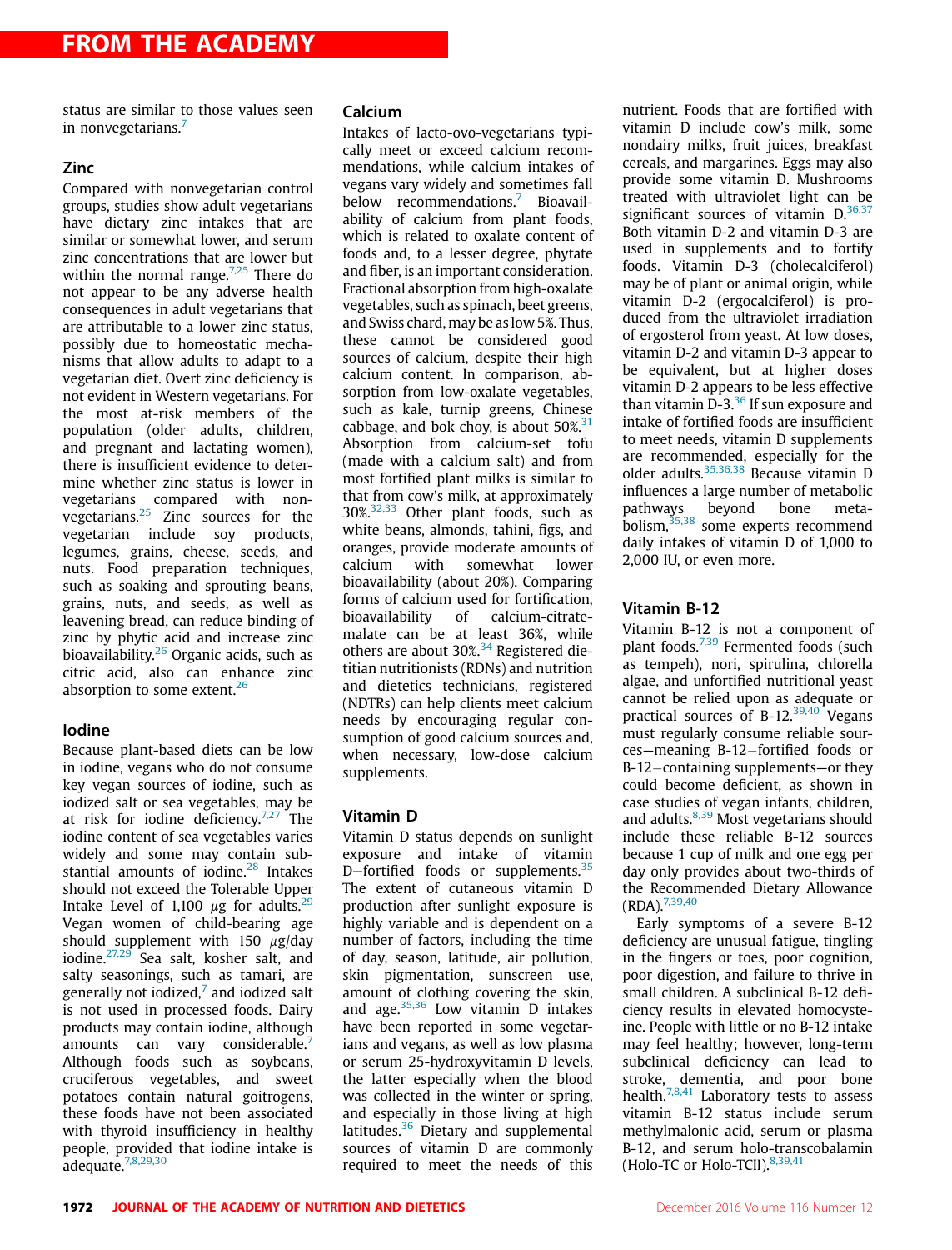The normal mechanism for B-12 absorption is via the intrinsic factor, which becomes saturated at about half the RDA and requires 4 to 6 hours before further absorption.<sup>[40](#page-8-0)</sup> Hence, fortified foods are best eaten twice during the course of a day. A second absorption mechanism is passive diffusion at a rate of 1%, allowing lessfrequent consumption of large supplemental doses. Recommendations based on large doses have been made (eg, 500 to 1,000  $\mu$ g cyanocobalamin several times per week). $8,39$ 

The four forms of B-12 are differentiated by their attached groups. Cyanocobalamin is most commonly used in fortified foods and supplements because of its stability. Methylcobalamin and adenosylcobalamin are forms used in the body's enzymatic reactions; these are available in supplement forms that appear to be no more effective than cyanocobalamin and may require higher doses than the RDA. Hydroxocobalamin is the form used effectively for injections. $8,42$ 

### THERAPEUTIC VEGETARIAN DIETS AND CHRONIC DISEASE

Provided that adequate nutrition education is given, a therapeutic vegetarian diet performs as well as omnivorous diets in terms of adherence. $43$  As with implementation of any diet, employing a variety of counseling strategies, including motivational interviewing, frequent sessions, cooking demonstrations, and incentives, can improve nutrition-related outcomes when using a vegetarian diet therapeutically.

# Overweight and Obesity

With more than two-thirds the American population overweight or obese and numbers increasing,<sup>[44](#page-8-0)</sup> RDNs should be aware of the evidence to support the use of vegetarian and vegan diets for achieving and maintaining a healthy weight. A healthy body weight is associated with  $improved$  cardiovascular function<sup>[45](#page-8-0)</sup> and insulin sensitivity,  $46$  as well as helping to reduce the risk of other chronic diseases.[45](#page-8-0)

Plant-based dietary patterns are also associated with lower body mass index (BMI; calculated as  $\text{kg/m}^2$ ). In the Adventist Health Study-2, mean BMI

was highest (28.8) in meat eaters and lowest in those who avoided all animal products  $(23.6).^{47}$  $(23.6).^{47}$  $(23.6).^{47}$  Similarly, in the EPIC-Oxford Study, researchers found the highest mean BMI among meat eaters (24.4) and the lowest among vegans  $(22.5).^{48}$  $(22.5).^{48}$  $(22.5).^{48}$  In the Swedish Mammography Cohort study, researchers found that the prevalence of overweight or obesity was 40% among omnivores and 25% among vegetarians.[49](#page-8-0)

Research indicates that therapeutic use of a vegetarian diet is effective for treating overweight and may perform better than alternative omnivorous diets for the same purpose. Two metaanalyses of intervention trials showed that adoption of vegetarian diets was associated with greater weight loss compared with control diet groups.<sup>[50,51](#page-8-0)</sup> A vegan diet with structured group support and behavioral therapy compared with the National Cholesterol Education Program diet, was associated with significantly greater weight loss after 1 and 2 years. $5$ 

#### CVD, Including Hyperlipidemia, Ischemic Heart Disease, and Hypertension

Vegetarian diets are associated with a reduction in the risk of CVD.<sup>[15,53](#page-7-0)</sup> Vegetarian diets improve several modifiable heart disease risk factors, including abdominal obesity, $54$  blood pressure, $55$  serum lipid profile, $56$  and blood glucose. $42,57$  They also decrease markers of inflammation such as C-reactive protein, reduce oxidative stress, and protect from atherosclerotic plaque formation.<sup>[58](#page-8-0)</sup> Consequently, vegetarians have reduced risk of developing and dying from ischemic heart disease.<sup>[15,53,59](#page-7-0)</sup>

Vegan diets seem to be most beneficial in improving heart disease risk factors.<sup>[55,57](#page-8-0)</sup> The EPIC-Oxford study<sup>[60](#page-8-0)</sup> revealed that those who consumed a vegan diet ate the most fiber, the least total fat and saturated fat, and had the healthiest body weights and cholesterol levels compared with omnivores and other vegetarians. A meta-analysis of 11 randomized controlled trials found that those participants assigned to a vegetarian diet experienced a substantial reduction in total, lowdensity lipoprotein, and high-density lipoprotein cholesterol, which corresponded with an approximately 10%

reduced risk of heart disease.<sup>[56](#page-8-0)</sup> The vegetarian diet was especially beneficial for healthy weight and overweight individuals, but less effective for obese individuals, underscoring the importance of early dietary intervention for long-term risk reduction.<sup>[56](#page-8-0)</sup>

In the Adventist Health Study-2 of 73,308 Seventh-day Adventists, researchers found that vegetarians had a 13% and 19% decreased risk for developing CVD and ischemic heart disease, respectively, compared with nonvegetarians.[15](#page-7-0) A previous analysis from the EPIC study found that vegetarian groups had a 32% lower risk of hospitalization or death from heart disease.<sup>[53](#page-8-0)</sup>

Vegetarians enjoy a lower risk of heart disease by regularly consuming a variety of vegetables, fruit, whole grains, legumes, and nuts. Low-fat vegan and vegetarian diets, combined with other lifestyle factors, including not smoking and weight reduction, have been shown to reverse atherosclerosis. $61$  Risk factors for coronary heart disease, such as total and lowdensity lipoprotein cholesterol levels, body weight, and body fat, improve within a short time on a vegetarian diet, even without the use of cholesterol-lowering drugs.<sup>[61](#page-8-0)</sup>

Compared with nonvegetarians, vegetarians have a lower prevalence of hypertension. Results of the EPIC-Oxford study showed vegans have the lowest systolic and diastolic blood pressure levels and the lowest rate of hypertension of all diet groups (vegans, vegetarians, fish eaters, and meat eaters).<sup>[62](#page-8-0)</sup> Data from the Adventist Health Study-2 confirmed that vegans have the lowest blood pressure levels and the least hypertension of all vegetarians, and significantly less than the meat eaters. $55$  A meta-analysis comparing blood pressure from more than 21,000 people around the world found that those who follow a vegetarian diet have systolic blood pressure about 7 mm Hg lower and diastolic blood pressure 5 mm Hg lower than study participants who consume an omnivorous diet.<sup>[63](#page-8-0)</sup>

# Diabetes

Compared with meat eaters, lacto-ovovegetarians and vegans have lower risk of type 2 diabetes. The Adventist Health Study-2 reported that meat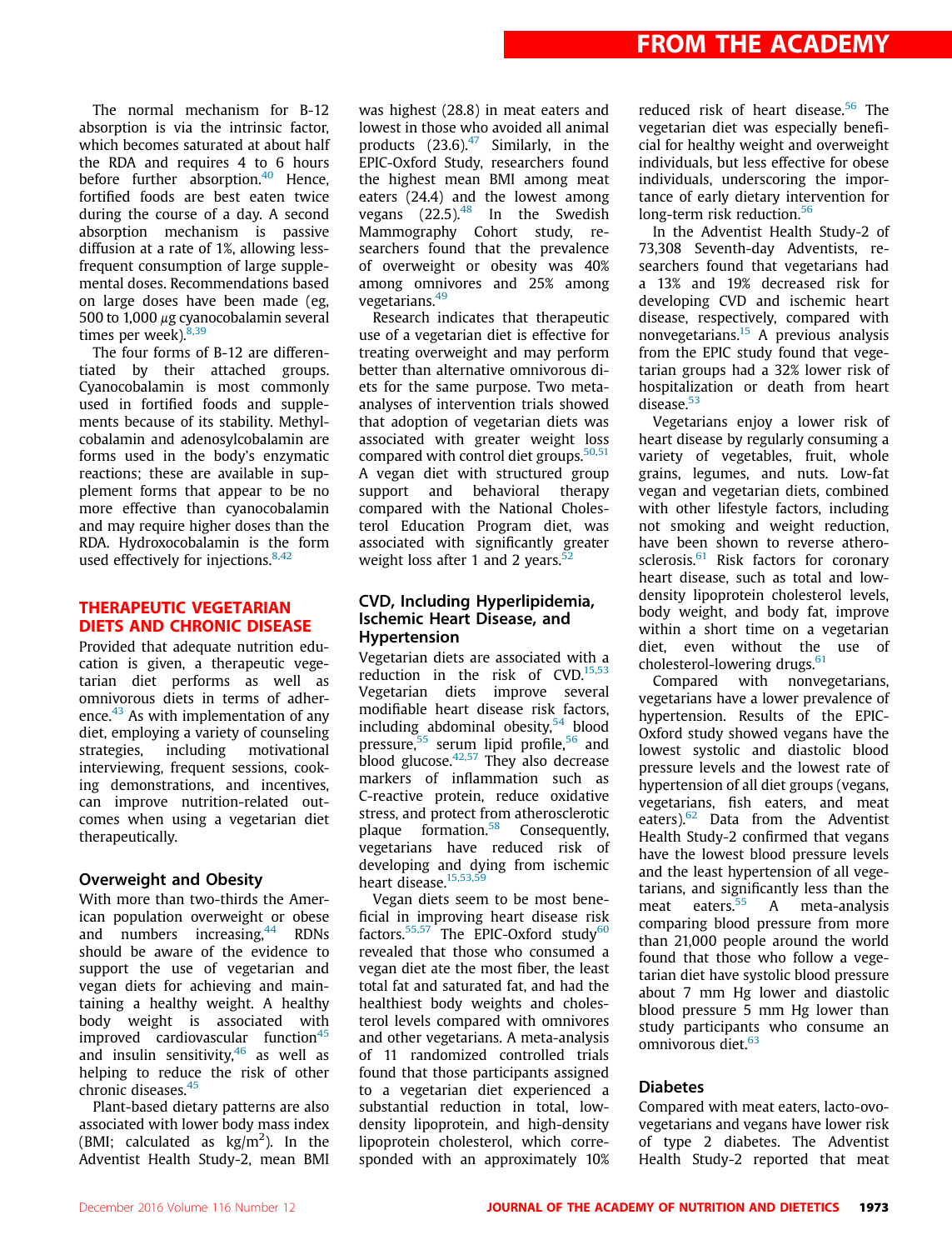eaters had more than twice the prevalence of diabetes compared with lactoovo-vegetarians and vegans, even after correcting for BMI $^{47}$  $^{47}$  $^{47}$  Among those who were free of diabetes, the Adventist Health Study found that the odds of developing diabetes were reduced by 77% for vegans and by 54% for lactoovo-vegetarians compared with nonvegetarians (adjusting for age). When BMI and other confounding factors were adjusted for, the association remained strong. Vegans were 62% less likely to develop diabetes, while lactoovo-vegetarians were  $38\%$  less likely.<sup>[64](#page-8-0)</sup>

Prevention. In the past 2 decades, prospective observational studies and clinical trials have provided significant evidence that diets rich in whole grains, fruits, vegetables, legumes, seeds, and nuts, and lower in refined grains, red or processed meats, and sugar-sweetened beverages, reduce the risk of diabetes and improve glycemic control and blood lipids in patients with diabetes.<sup>[65](#page-8-0)</sup> Whole-grain intake has been consistently associated with a lower risk of diabetes, even after adjusting for BMI. $66$  Legumes, which are low glycemic index foods, may provide benefit for diabetes by reducing postprandial glucose levels after consumption of a meal as well as after a subsequent meal, known as the "second-meal effect." [67](#page-9-0) A metaanalysis demonstrated that higher intakes of fruit or vegetables, particularly green vegetables, were associated with a significant reduction in risk of type 2 diabetes.[68](#page-9-0) In the Nurses' Health Study I and II, greater nut consumption, especially walnuts, was associated with a lower risk of diabetes. $69$  Conversely, red and processed meats are strongly associated with increased fasting glucose and insulin concentrations and diabetes risk.[70](#page-9-0) Potential etiologies for the association of meat and diabetes include saturated fatty acid, advanced glycation end products, nitrates/ nitrites, heme iron, trimethylamine N-oxide, branched amino acids, and endocrine disruptor chemicals.<sup>[70](#page-9-0)</sup>

Treatment. In a randomized clinical trial comparing a low-fat vegan diet to a diet based on the American Diabetes Association guidelines, greater improvements in glycemic control, blood lipids, and body weight were seen in

the vegan group.<sup>[71](#page-9-0)</sup> In a 24-week randomized controlled trial in patients with type 2 diabetes, those on an isocaloric vegetarian diet reported greater improvements of insulin sensitivity, reduction in visceral fat, and a reduction in inflammatory markers than those on a conventional diabetic diet.<sup>[72](#page-9-0)</sup>

According to a meta-analysis of six controlled clinical trials, vegetarian diets were associated with improved glycemic control in people with type  $2$  diabetes.<sup>[73](#page-9-0)</sup> Vegetarian and vegan dietary patterns characterized by nutrient-dense, high-fiber plant foods lower the risk of type 2 diabetes and serve as effective therapeutic tools in the management of type 2 diabetes.

### Cancer

Results from the Adventist Health Study-2 revealed that vegetarian diets are associated with a lower overall cancer risk, and especially a lower risk of gastrointestinal cancer. Furthermore, a vegan diet appeared to confer a greater protection against overall cancer incidence than any other dietary pattern. $74$  Recently, vegan diets were reported to confer about a 35% lower risk of prostate cancer.<sup>[75](#page-9-0)</sup> A meta-analysis of seven studies reported vegetarians having an 18% lower overall cancer incidence than nonvegetarians.<sup>[59](#page-8-0)</sup>

Epidemiologic studies have consistently shown that a regular consumption of fruit, vegetables, legumes, or whole grains is associated with a reduced risk of certain cancers.<sup>[76](#page-9-0)</sup> A vast array of phytochemicals, such as sulforaphane, ferulic acid, genistein, indole-3-carbinol, curcumin, epigallocatechin-3-gallate, diallyldisulfide, resveratrol, lycopene, and quercetin found in vegetables, legumes, fruits, spices, and whole grains may provide protection against cancer. $77,78$  These phytochemicals are known to interfere with a number of cellular processes involved in the progression of cancer.<sup>[79](#page-9-0)</sup>

Vegetarians typically consume higher levels of fiber compared with other diets. The EPIC study involving 10 European countries reported a 25% reduction in risk of colorectal cancer for the highest intake of dietary fiber compared with the lowest. $80$ On the other hand, in two large US cohorts, a positive association was observed between processed red meat consumption and risk of colorectal cancer.<sup>[81](#page-9-0)</sup> Processed meat consumption was also seen to increase the risk of dying from cancer. $82$  In a systematic review and meta-analysis of 26 epidemiological studies, the relative risk of colorectal adenomas was 1.27 per daily 100-g intake of red meat and 1.29 per daily 50-g intake of processed meat. $83$ 

### Osteoporosis

Bone studies have reported that vegetarians have either similar or slightly reduced bone mineral density levels compared with omnivores, with vegans typically having the lowest levels.[84](#page-9-0) While the differences are relatively modest, they appear not to be of clinical significance, provided the nutrients of concern are adequately provided.

Vegetarian diets are associated with several factors that promote bone health, including high intakes of vegetables and fruits; an abundant supply of magnesium, potassium, vitamin K, vitamin C; and a relatively low acid load.<sup>[36](#page-8-0)</sup> Conversely, they can compromise bone health when low in calcium, vitamin D, vitamin B-12, and protein. $36$ EPIC-Oxford reported a 30% increase in fracture risk of vegans as a group, but no increase in fracture risk in lactoovo-vegetarians compared to nonvegetarians. However, when only vegans with calcium intakes >525 mg/ day were included in the analysis, dif-ferences in fracture risk disappeared.<sup>[84](#page-9-0)</sup> The Adventist Health Study-2 reported that more frequent intakes of legumes and meat analogs reduced risk of hip fracture, with a greater protective ef-fect than that of meat.<sup>[85](#page-9-0)</sup> Protein has a neutral or slightly positive impact on bone health. $36$  Inadequate intakes of vitamins D and B-12 have been linked to low bone mineral density, increased fracture risk, and osteoporosis.<sup>[36](#page-8-0)</sup>

To achieve and maintain excellent bone health, vegetarians and vegans are well advised to meet the RDA for all nutrients, particularly calcium, vitamin D, vitamin B-12, and protein, and to consume generous servings of vegeta-bles and fruits.<sup>[36](#page-8-0)</sup>

### VEGETARIAN DIETS THROUGHOUT THE LIFE CYCLE

Well-planned vegan, lacto-vegetarian, and lacto-ovo-vegetarian diets are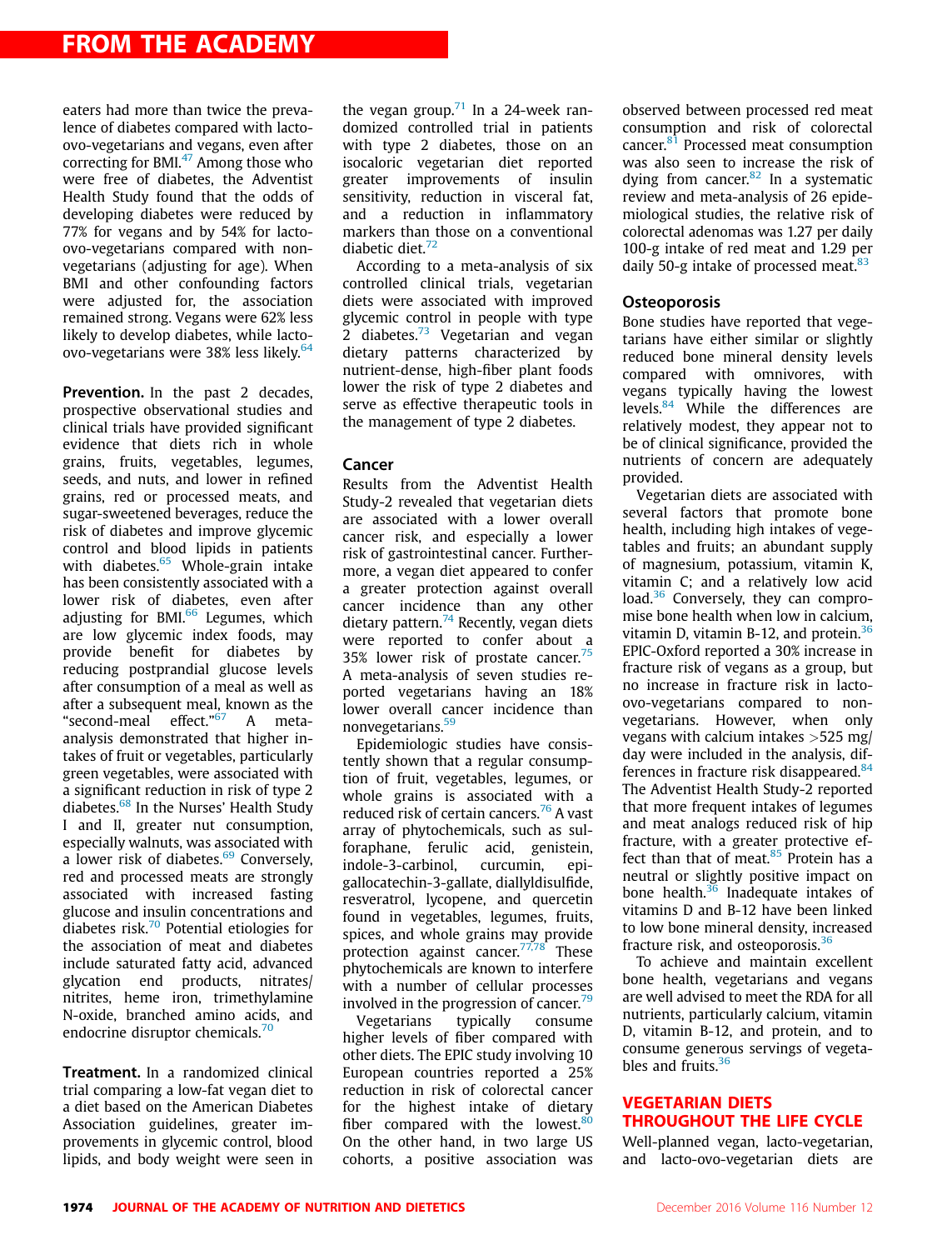appropriate, and they satisfy the nutrient needs and promote normal growth at all stages of the life cycle, including pregnancy and lactation, infancy, childhood, adolescence, older adulthood, and for athletes.

#### Pregnant and Lactating Women

Limited research indicates that where food access is adequate, vegetarian pregnancy outcomes, such as birth weight and pregnancy duration, are similar to those in nonvegetarian pregnancy.[7,86,87](#page-7-0) Use of a vegetarian diet in the first trimester resulted in lower risk of excessive gestational weight gain in one study.<sup>[88](#page-9-0)</sup> Maternal diets high in plant foods may reduce the risk of complications of pregnancy, such as gestational diabetes.<sup>8</sup>

The Academy of Nutrition and Dietetics' position and practice papers on "Nutrition and Lifestyle for a Healthy Pregnancy Outcome"<sup>[90,91](#page-9-0)</sup> provide appropriate guidance for pregnant vegetarians. Special consideration is required for iron, zinc, vitamin B-12, and EPA/DHA.<sup>[87,89](#page-9-0)</sup>

Depending on dietary choices, pregnant vegetarians may have higher iron intakes than nonvegetarians and are more likely to use iron supplements.<sup>[92](#page-9-0)</sup> Because of the potential for inadequate intakes and the adverse effects of iron deficiency, a low-dose (30 mg) iron supplement is recommended in pregnancy. $93$  The recommended amount of iron could be provided via a prenatal supplement, a separate iron supplement, or a combination of these. There is insufficient evidence that zinc intake and status in vegetarian pregnancies differ from nonvegetarian pregnancies.[87,89](#page-9-0) Due to the increased zinc requirements of pregnancy and the lower bioavailability in diets based on high-phytate grains and legumes, increasing zinc intake and using food preparation techniques that improve bioavailability are recommended.<sup>7,8,2</sup> Pregnant and lactating vegetarians need regular and adequate dietary and/ or supplemental sources of vitamin B-12.[7,8,89,91](#page-7-0)

Infants of vegetarian women have lower plasma DHA concentrations and breast milk of vegetarians is lower in DHA. $^{7,8}$  $^{7,8}$  $^{7,8}$  These n-3 fatty acids can be synthesized to some extent from  $\alpha$ -linolenic acid, but conversion rates are low (though somewhat enhanced

in pregnancy). $8,89$  Pregnant and lactating vegetarians may benefit from direct sources of EPA and DHA derived from microalgae.<sup>[8,91](#page-7-0)</sup>

## Infants, Children, and Adolescents

Exclusive breastfeeding is recommended for the first 6 months. $94$  If breastfeeding is not possible, commercial infant formula should be used as the primary beverage for the first year. Complementary foods should be rich in energy, protein, iron, and zinc, and may include hummus, tofu, well-cooked legumes, and mashed avocado.<sup>[8](#page-7-0)</sup> Full fat, fortified soy milk, or dairy milk can be started as early as 1 year of age for toddlers who are growing normally and eating a variety of foods. $95$  Vegetarian children and teens are at lower risk than their nonvegetarian peers for overweight and obesity. Children and adolescents with BMI values in the normal range are more likely to also be within the normal range as adults, resulting in significant disease risk reduction.<sup>[96](#page-9-0)</sup> Other benefits of a vegetarian diet in childhood and adolescence include greater consumption of fruits and vegetables, fewer sweets and salty snacks, and lower intakes of total and saturated  $fat.^{97}$  $fat.^{97}$  $fat.^{97}$  Consuming balanced vegetarian diets early in life can establish healthful lifelong habits.<sup>[8](#page-7-0)</sup>

The peak age of onset for the most common eating disorders is in the adolescent years. Eating disorders have a complex etiology and prior use of a vegetarian or vegan diet does not appear to increase the risk of an eating disorder, though some with preexisting disordered eating may choose these diets to aid in their limitation of food intake. $7,8$ 

Nutrients that may require attention in the planning of nutritionally adequate diets for young vegetarians include iron, zinc, vitamin B-12, and for some, calcium and vitamin D. Mean protein intakes of vegetarian children generally meet or exceed recommen-dations.<sup>[7](#page-7-0)</sup> Protein needs of vegan children may be slightly higher than those of nonvegan children because of differences in protein digestibility and amino acid composition.<sup>[7](#page-7-0)</sup> Recommendations of 30% to 35% more protein for 1- to 2-year-old vegans, 20% to 30% more for 2 to 6 year olds, and 15% to 20% more for children older than 6

years have been suggested.<sup>[7,95](#page-7-0)</sup> While dietary factors may limit absorption of iron and zinc, deficiencies of these minerals are uncommon in vegetarian children in industrialized countries.<sup>[98](#page-9-0)</sup> Iron and zinc status of children on very restricted plant-based diets should be monitored. Supplemental iron and zinc may be needed in such cases.<sup>[98](#page-9-0)</sup>

Vitamin B-12 intake of vegan infants and children should be assessed and fortified foods and/or supplements used as needed to insure adequacy.<sup>[7](#page-7-0)</sup>

### Older Adults

Nutrient intakes of older vegetarians appear to be similar to or better than those of older nonvegetarians,<sup>[7](#page-7-0)</sup> although past research suggested lower zinc intakes and a greater incidence of poor iron status among veg-etarians.<sup>[86,99](#page-9-0)</sup> Caloric needs generally decrease with age, while requirements for some nutrients increase; thus, it is important that all older people choose nutrient-dense diets. Some evidence suggests that protein is used less efficiently with aging, which may translate to higher protein requirements.<sup>[100](#page-9-0)</sup> Thus, it is important for older vegetarians and vegans to include protein-rich foods such as legumes and soy foods in their diets. Meat analogs may be helpful as protein sources. Older people synthesize vitamin D less efficiently, and are likely to require supplements, especially if sun exposure is limited.<sup>[35](#page-8-0)</sup> The higher calcium recommendations for older adults may be met more easily when fortified foods, such as plant milks, are included. The requirement for vitamin B-6 increases with aging, and may be higher than current RDAs for older people. Atrophic gastritis is common among people over the age of 50 years and can result in decreased absorption of vitamin B-12 from animal products. Therefore, many older people, regardless of diet, require vitamin B-12 supplements.

#### ENVIRONMENTAL ISSUES

Plant-based diets are more environmentally sustainable than diets rich in animal products because they use fewer natural resources and are associated with considerably less environmental  $d$ amage. $101-105$  The current worldwide consumption of diets high in meat and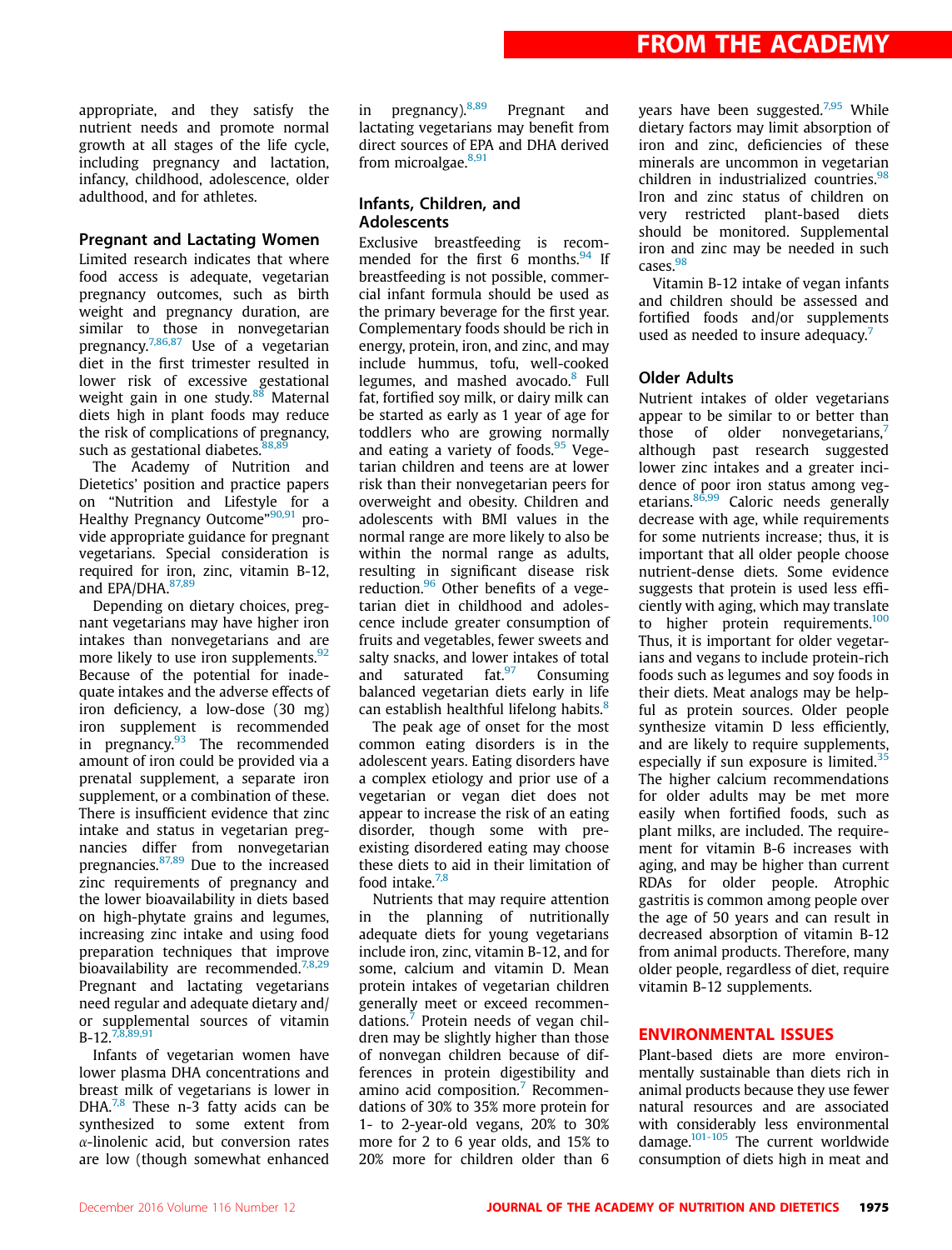#### <span id="page-6-0"></span>[www.vndpg.org](http://www.vndpg.org)

The Vegetarian Nutrition Dietetic Practice Group (VNDPG) member benefits include professional information on vegetarian nutrition, RDN resources, and quarterly newsletters.

#### [www.vegetariannutrition.net](http://www.vegetariannutrition.net)

VNDPG's consumer website provides a blog with evidence-based vegetarian nutrition plus RDN resources for consumers.

#### [www.vrg.org](http://www.vrg.org)

The Vegetarian Resource Group provides nutrition information, recipes, meal plans, and recommended readings for vegetarian nutrition.

#### [www.PCRM.org](http://www.PCRM.org)

The Physicians Committee for Responsible Medicine promotes preventive medicine through innovative programs and offers free patient educational materials.

#### [www.veganhealth.org](http://www.veganhealth.org)

This website offers evidence-based recommendations covering the nutritional features of plant-based diets.

#### [www.nutritionfacts.org](http://www.nutritionfacts.org)

This website provides brief, referenced video clips and articles on numerous aspects of vegetarian nutrition.

[www.vegweb.com](http://www.vegweb.com) VegWeb offers vegetarian recipes, community, and a blog.

#### [www.vegetarian-nutrition.info](http://www.vegetarian-nutrition.info)

Vegetarian Nutrition Info provides topical articles, resources, and news.

Figure 2. Professional and consumer websites for vegetarian nutrition, food, and related topics. Many of these sites provide highquality educational materials upon which the registered dietitian nutritionist (RDN); nutrition and dietetics technician, registered; and other health care practitioners can rely. These sites supply patient or client education regarding vegetarian nutrition throughout the life cycle, nutrients of interest, meal plans, and plant-based substitutions for nonvegetarian ingredients.

dairy products is considered by some as unsustainable.[101,103,105](#page-9-0) The systematic review conducted by the Scientific Committee of the Dietary Guidelines for Americans provides evidence that diets higher in plant foods and lower in animal foods (like a vegetarian diet) are associated with lower environmental dam-age.<sup>[106](#page-9-0)</sup> Many scientists are calling for a substantial reduction of livestock products in the diet of humans as a major way to reverse climate change.<sup>[105](#page-9-0)</sup> Compared with omnivorous diets, vegetarian diets utilize less water and fossil fuel resources and use lower amounts of pesticides and fertilizers.<sup>[107](#page-9-0)</sup> Substituting beans for beef in the diet would significantly reduce the environmental footprint worldwide. To produce 1 kg protein from kidney beans requires 18 times less land, 10 times less water, 9 times less fuel, 12 times less fertilizer, and 10 times less pesticide in comparison to producing 1 kg protein from beef.[108](#page-9-0) In addition, beef production generates considerably more manure waste than from any other animal food production.[108](#page-9-0)

According to the US Environmental Protection Agency, about 70% of all water pollution in rivers and lakes in

the United States is a result of pollution from animal farms.<sup>[109](#page-9-0)</sup> Animal agriculture is associated with land degradation, air pollution, loss of biodiversity, and global warming.<sup>[104,110](#page-9-0)</sup> Meat production makes a significant contribution to anthropogenic carbon dioxide emissions and anthropogenic methane and nitrous oxide production.<sup>[101,103,111](#page-9-0)</sup> Using calculations based on 210 common foods, greenhouse gas emissions from consuming a vegetarian diet were found to be 29% lower than from the use of a nonvegetarian diet, $112$  while a vegan diet can have >50% lower greenhouse emissions compared to a nonvegetarian diet.<sup>[102](#page-9-0)</sup>

While new technologies for animal farming are available, a recent study found that greenhouse gas emissions from the production and consumption of animal products were reduced only 9% due to a more efficient livestock production. $113$  The authors concluded that cuts in greenhouse gas emissions necessary to meet the global temperature target "imply a severe constraint on the long-term global consumption of animal food." [113](#page-10-0) Others have suggested that reducing animal production has a greater potential to reduce greenhouse gas emissions than "technological mitigation or increased productivity measures." [105](#page-9-0)

The use of antibiotics in farm animals as growth promoters and for the prevention and treatment of animal diseases has generated antibiotic-resistant bacteria. This antibiotic resistance can be transmitted to humans through animal food consumption and is now a major public health problem, causing illnesses that are difficult to treat, and resulting in increased morbidity, mortality, and health care costs. $105,114$ 

#### ROLES, RESPONSIBILITIES, AND RESOURCES FOR THE RDN AND NDTR

Vegan and vegetarian diets can provide significant health benefits compared with nonvegetarian diets. Ensuring energy balance; nutritional adequacy; and a focus on a variety of vegetables, legumes, fruits, whole grains, nuts, and seeds, can maximize these benefits. Nutrition and dietetics practitioners can play key roles in educating vegetarians about sources of specific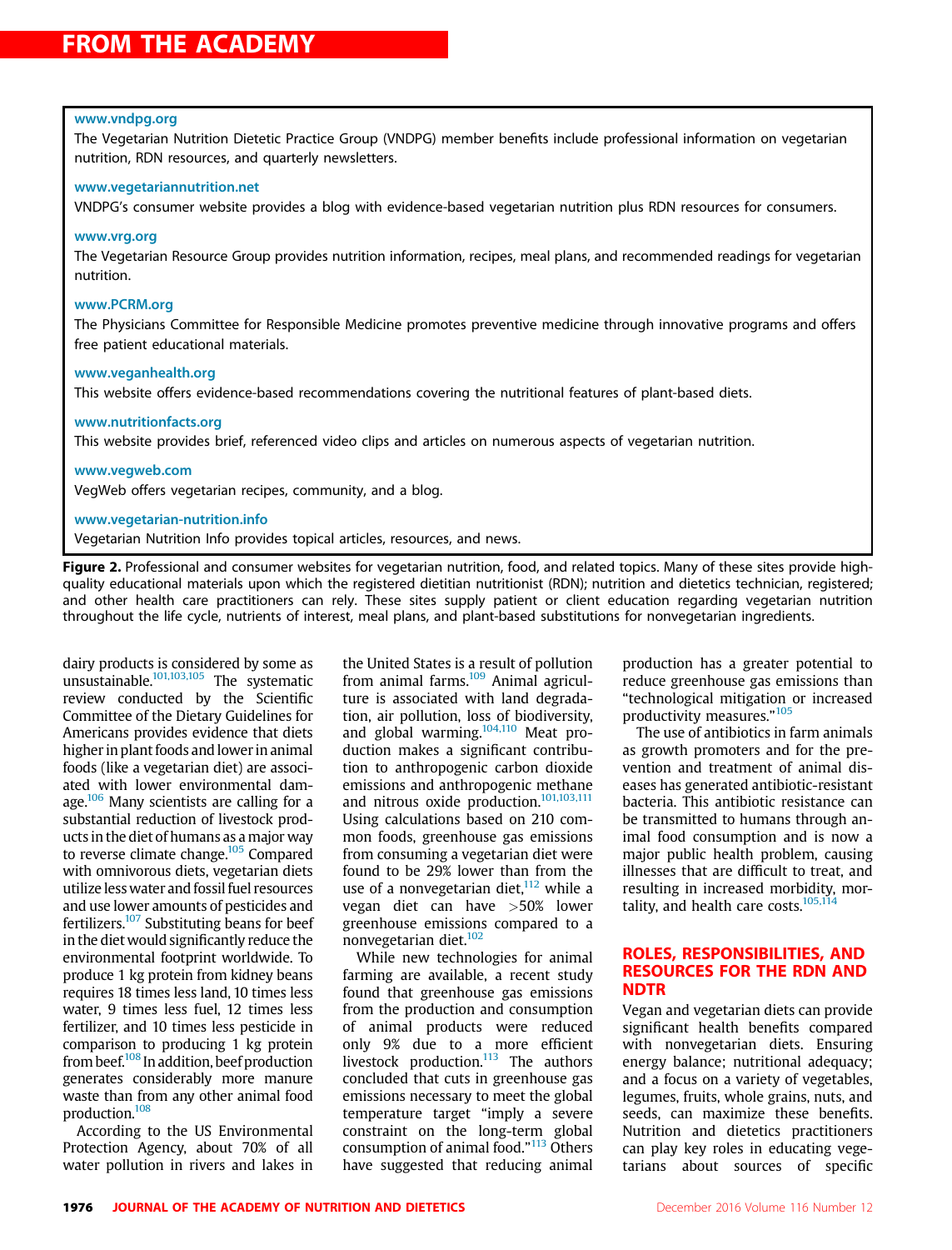<span id="page-7-0"></span>nutrients and foods useful in the management of specific chronic diseases. In order to effectively counsel on the adoption and implementation of a vegetarian or vegan diet, RDNs and NDTRs must have adequate knowledge and access to educational materials to facilitate healthful recommendations. The US Department of Agriculture's ChooseMyPlate allows for lacto-ovovegetarian and vegan menus, listing beans and peas, nuts and seeds, and soy products as plant-based choices in the protein food group, as well as eggs for ovo-vegetarians.<sup>[115](#page-10-0)</sup> Fortified sov milk is listed as an alternative for cow's milk and calcium-fortified foods (juices, cereals, breads, rice milk, and almond milk), as well as kale, are sug-gested as calcium choices.<sup>[116,117](#page-10-0)</sup> Vegan food guides, all modeled on the US Department of Agriculture's Choose-MyPlate, are available online, and include specifications regarding sources of calcium, vitamin B-12, iodine, and n-3 fatty acids ([www.vrg.org/](http://www.vrg.org/nutshell/MyVeganPlate.pdf) [nutshell/MyVeganPlate.pdf](http://www.vrg.org/nutshell/MyVeganPlate.pdf); [www.](http://www.becomingvegan.ca/food-guide) [becomingvegan.ca/food-guide](http://www.becomingvegan.ca/food-guide); [www.](http://www.theveganrd.com/food-guide-for-vegans) [theveganrd.com/food-guide-for-vegans](http://www.theveganrd.com/food-guide-for-vegans)). Evidence-based RDN consumer and professional resources are available through the Vegetarian Nutrition Dietetic Practice Group's website ([www.vegetariannutrition.net\)](http://www.vegetariannutrition.net). These resources are regularly updated and provide information on critical nutrients and lifecycle issues in plant-based diets.

[Figure 2](#page-6-0) lists useful websites that promote and encourage appropriate evidence-based recommendations and food choices for both the RDN and clientele. Further recommendations can be found at the Evidence Analysis Library, a free benefit to all Academy of Nutrition and Dietetics members. In addition, all RDNs have ethical obligations to respect vegetarian dietary patterns as they would any other dietary pattern.

#### **CONCLUSIONS**

Interest in and appreciation for plantbased diets continue to grow in the United States and other parts of the world as governmental agencies and various health and nutrition organizations promote the regular use of plant foods. Abundant choices in the marketplace facilitate following a plant-based diet. Well-designed

vegetarian diets provide adequate nutrient intakes for all stages of the lifecycle and can also be useful in the therapeutic management of some chronic diseases. Overall nutrition, as assessed by the Alternative Healthy Eating Index, is typically better on vegetarian and vegan diets compared with omnivorous diets. While some vegetarian diets may be low in certain nutrients, such as calcium and vitamin B-12, this can be remedied by appropriate planning. Compared to nonvegetarian diets, vegetarian diets can provide protection against many chronic diseases, such as heart disease, hypertension, type 2 diabetes, obesity, and some cancers. Furthermore, a vegetarian diet could make more conservative use of natural resources and cause less environmental degradation. Greater educational resources are available today, and RDNs and NDTRs have more current information on vegetarian diets to better assist the general public and vegetarian clients in making well-informed decisions about their nutritional health.

#### References

- 1. Stahler C. How often do Americans eat vegetarian meals? And how many adults in the US are vegetarian? The Vegetarian Resource Group website. [http://www.](http://www.vrg.org/nutshell/Polls/2016_adults_veg.htm) [vrg.org/nutshell/Polls/2016\\_adults\\_veg.](http://www.vrg.org/nutshell/Polls/2016_adults_veg.htm) [htm.](http://www.vrg.org/nutshell/Polls/2016_adults_veg.htm) Accessed June 23, 2016.
- 2. [Hoek AC, Luning PA, Weijzen P,](http://refhub.elsevier.com/S2212-2672(16)31192-3/sref2) [Engels W, Kok FJ, de Graaf C. Replace](http://refhub.elsevier.com/S2212-2672(16)31192-3/sref2)[ment of meat by meat substitutes. A](http://refhub.elsevier.com/S2212-2672(16)31192-3/sref2) [survey on person- and product-related](http://refhub.elsevier.com/S2212-2672(16)31192-3/sref2) [factors in consumer acceptance.](http://refhub.elsevier.com/S2212-2672(16)31192-3/sref2) Appetite[. 2011;56\(3\):662-673](http://refhub.elsevier.com/S2212-2672(16)31192-3/sref2).
- 3. American Institute for Cancer Research. Recommendations for cancer prevention. [http://www.aicr.org/reduce-your](http://www.aicr.org/reduce-your-cancer-risk/recommendations-for-cancer-prevention/recommendations_04_plant_based.html?gclid=CJ6__O7dpboCFcid4AodhkMAIA)[cancer-risk/recommendations-for-can](http://www.aicr.org/reduce-your-cancer-risk/recommendations-for-cancer-prevention/recommendations_04_plant_based.html?gclid=CJ6__O7dpboCFcid4AodhkMAIA) [cer-prevention/recommendations\\_04\\_](http://www.aicr.org/reduce-your-cancer-risk/recommendations-for-cancer-prevention/recommendations_04_plant_based.html?gclid=CJ6__O7dpboCFcid4AodhkMAIA) [plant\\_based.html?gclid](http://www.aicr.org/reduce-your-cancer-risk/recommendations-for-cancer-prevention/recommendations_04_plant_based.html?gclid=CJ6__O7dpboCFcid4AodhkMAIA)=CJ6\_O7dpboCF [cid4AodhkMAIA.](http://www.aicr.org/reduce-your-cancer-risk/recommendations-for-cancer-prevention/recommendations_04_plant_based.html?gclid=CJ6__O7dpboCFcid4AodhkMAIA) Accessed June 23, 2016.
- 4. US Department of Agriculture, US Department of Health and Human Services. 2015-2020 Dietary Guidelines for Americans. 8th ed. Washington, DC: US Government Printing Office; 2015. [http://health.gov/dietaryguidelines/2015.](http://health.gov/dietaryguidelines/2015) Accessed June 23, 2016.
- 5. US Department of Agriculture. Super-Tracker. [https://www.supertracker.usda.](https://www.supertracker.usda.gov/default.aspx) [gov/default.aspx.](https://www.supertracker.usda.gov/default.aspx) Accessed June 23, 2016.
- 6. Institute of Medicine. Dietary reference intakes for energy, carbohydrate, fiber, fat, fatty acids, cholesterol, protein, and amino acids. [http://www.nap.edu/](http://www.nap.edu/download.php?record_id=10490) [download.php?record\\_id](http://www.nap.edu/download.php?record_id=10490)=[10490.](http://www.nap.edu/download.php?record_id=10490) Accessed June 23, 2016.
- 7. [Mangels R, Messina V, Messina M.](http://refhub.elsevier.com/S2212-2672(16)31192-3/sref7) The Dietitian'[s Guide to Vegetarian Diets](http://refhub.elsevier.com/S2212-2672(16)31192-3/sref7). 3rd

[ed. Sudbury, MA: Jones and Bartlett;](http://refhub.elsevier.com/S2212-2672(16)31192-3/sref7) [2011.](http://refhub.elsevier.com/S2212-2672(16)31192-3/sref7)

- 8. [Davis B, Melina V.](http://refhub.elsevier.com/S2212-2672(16)31192-3/sref8) Becoming Vegan: [Comprehensive Edition](http://refhub.elsevier.com/S2212-2672(16)31192-3/sref8). Summertown, [TN: Book Publishing Co; 2014](http://refhub.elsevier.com/S2212-2672(16)31192-3/sref8).
- 9. [Messina V. Nutritional and health bene](http://refhub.elsevier.com/S2212-2672(16)31192-3/sref9)fi[ts of dried beans.](http://refhub.elsevier.com/S2212-2672(16)31192-3/sref9) Am J Clin Nutr. [2014;100\(suppl 1\):437S-442S.](http://refhub.elsevier.com/S2212-2672(16)31192-3/sref9)
- 10. [Saunders AV, Davis BC, Garg ML. Omega-](http://refhub.elsevier.com/S2212-2672(16)31192-3/sref10)[3 polyunsaturated fatty acids and vege-](http://refhub.elsevier.com/S2212-2672(16)31192-3/sref10)tarian diets. [Med J Aust](http://refhub.elsevier.com/S2212-2672(16)31192-3/sref10). 2013;199 [\(4 suppl\):S22-S26](http://refhub.elsevier.com/S2212-2672(16)31192-3/sref10).
- 11. [Sanders TA. DHA status of vegetarians.](http://refhub.elsevier.com/S2212-2672(16)31192-3/sref11) [Prostaglandins Leukot Essent Fatty Acids](http://refhub.elsevier.com/S2212-2672(16)31192-3/sref11). [2009;81\(2-3\):137-141](http://refhub.elsevier.com/S2212-2672(16)31192-3/sref11).
- 12. [Sarter B, Kelsey KS, Schwartz TA, et al.](http://refhub.elsevier.com/S2212-2672(16)31192-3/sref12) [Blood docosahexaenoic acid and eicosa](http://refhub.elsevier.com/S2212-2672(16)31192-3/sref12)[pentaenoic acid in vegans: Associations](http://refhub.elsevier.com/S2212-2672(16)31192-3/sref12) [with age and gender and effects of an](http://refhub.elsevier.com/S2212-2672(16)31192-3/sref12) [algal-derived omega-3 fatty acid sup](http://refhub.elsevier.com/S2212-2672(16)31192-3/sref12)plement. Clin Nutr[. 2015;34\(2\):212-218](http://refhub.elsevier.com/S2212-2672(16)31192-3/sref12).
- 13. [Gibson RA, Muhlhausler B, Makrides M.](http://refhub.elsevier.com/S2212-2672(16)31192-3/sref13) [Conversion of linoleic acid and alpha](http://refhub.elsevier.com/S2212-2672(16)31192-3/sref13)[linolenic acid to long-chain poly](http://refhub.elsevier.com/S2212-2672(16)31192-3/sref13)[unsaturated fatty acids \(LCPUFAs\), with](http://refhub.elsevier.com/S2212-2672(16)31192-3/sref13) [a focus on pregnancy, lactation and the](http://refhub.elsevier.com/S2212-2672(16)31192-3/sref13) fi[rst 2 years of life.](http://refhub.elsevier.com/S2212-2672(16)31192-3/sref13) Matern Child Nutr. [2011;7\(suppl 2\):17-26](http://refhub.elsevier.com/S2212-2672(16)31192-3/sref13).
- 14. [Rosell MS, Lloyd-Wright Z, Appleby PN,](http://refhub.elsevier.com/S2212-2672(16)31192-3/sref14) [et al. Long-chain n-3 polyunsaturated](http://refhub.elsevier.com/S2212-2672(16)31192-3/sref14) [fatty acids in plasma in British meat](http://refhub.elsevier.com/S2212-2672(16)31192-3/sref14)[eating, vegetarian, and vegan men.](http://refhub.elsevier.com/S2212-2672(16)31192-3/sref14) Am J Clin Nutr[. 2005;82\(2\):327-334.](http://refhub.elsevier.com/S2212-2672(16)31192-3/sref14)
- 15. [Orlich MJ, Singh PN, Sabaté J, et al.](http://refhub.elsevier.com/S2212-2672(16)31192-3/sref15) [Vegetarian dietary patterns and mortal](http://refhub.elsevier.com/S2212-2672(16)31192-3/sref15)[ity in Adventist Health Study 2.](http://refhub.elsevier.com/S2212-2672(16)31192-3/sref15) JAMA Intern Med[. 2013;173\(13\):1230-1238.](http://refhub.elsevier.com/S2212-2672(16)31192-3/sref15)
- 16. [Van Dokkum W. Signi](http://refhub.elsevier.com/S2212-2672(16)31192-3/sref16)ficance of iron [bioavailability for iron recommendations.](http://refhub.elsevier.com/S2212-2672(16)31192-3/sref16) [Biol Trace Elem Res](http://refhub.elsevier.com/S2212-2672(16)31192-3/sref16). 1992;35(1):1-11.
- 17. [Rizzo NS, Jaceldo-Siegl K, Sabate J,](http://refhub.elsevier.com/S2212-2672(16)31192-3/sref17) [Fraser GE. Nutrient pro](http://refhub.elsevier.com/S2212-2672(16)31192-3/sref17)files of vegetarian [and nonvegetarian dietary patterns.](http://refhub.elsevier.com/S2212-2672(16)31192-3/sref17) J Acad Nutr Diet[. 2013;113\(12\):1610-](http://refhub.elsevier.com/S2212-2672(16)31192-3/sref17) [1619.](http://refhub.elsevier.com/S2212-2672(16)31192-3/sref17)
- 18. [Park SK, Ryoo JH, Kim MG, Shin JY. As](http://refhub.elsevier.com/S2212-2672(16)31192-3/sref18)[sociation of serum ferritin and the](http://refhub.elsevier.com/S2212-2672(16)31192-3/sref18) [development of metabolic syndrome in](http://refhub.elsevier.com/S2212-2672(16)31192-3/sref18) [middle-aged Korean men: A 5-year](http://refhub.elsevier.com/S2212-2672(16)31192-3/sref18)<br>follow-un study, Diabetes Care  $follow-up$  study. [2012;35\(12\):2521-2526.](http://refhub.elsevier.com/S2212-2672(16)31192-3/sref18)
- 19. [Craig WJ. Iron status of vegetarians.](http://refhub.elsevier.com/S2212-2672(16)31192-3/sref19) Am J Clin Nutr[. 1994;59\(5 suppl\):1233S-](http://refhub.elsevier.com/S2212-2672(16)31192-3/sref19)[1237S](http://refhub.elsevier.com/S2212-2672(16)31192-3/sref19).
- 20. [Collings R, Harvey LJ, Hooper L, et al. The](http://refhub.elsevier.com/S2212-2672(16)31192-3/sref20) [absorption of iron from whole diets: A](http://refhub.elsevier.com/S2212-2672(16)31192-3/sref20) [systematic review.](http://refhub.elsevier.com/S2212-2672(16)31192-3/sref20) Am J Clin Nutr. [2013;98\(1\):65-81.](http://refhub.elsevier.com/S2212-2672(16)31192-3/sref20)
- 21. [Food and Nutrition Board, Institute of](http://refhub.elsevier.com/S2212-2672(16)31192-3/sref21) [Medicine. Iron. In:](http://refhub.elsevier.com/S2212-2672(16)31192-3/sref21) Dietary References [Intake for Vitamin A, Vitamin K, Arsenic,](http://refhub.elsevier.com/S2212-2672(16)31192-3/sref21) [Boron, Chromium, Copper, Iodine, Iron,](http://refhub.elsevier.com/S2212-2672(16)31192-3/sref21) [Manganese, Molybdenum, Nickel, Silicon,](http://refhub.elsevier.com/S2212-2672(16)31192-3/sref21) Vanadium and Zinc[. Washington, DC: The](http://refhub.elsevier.com/S2212-2672(16)31192-3/sref21) [National Academies Press; 2001:290-393](http://refhub.elsevier.com/S2212-2672(16)31192-3/sref21).
- 22. [Hunt JR, Roughead ZK. Adaptation of](http://refhub.elsevier.com/S2212-2672(16)31192-3/sref22) [iron absorption in men consuming diets](http://refhub.elsevier.com/S2212-2672(16)31192-3/sref22) [with high or low iron bioavailability.](http://refhub.elsevier.com/S2212-2672(16)31192-3/sref22) Am J Clin Nutr[. 2000;71\(1\):94-102.](http://refhub.elsevier.com/S2212-2672(16)31192-3/sref22)
- 23. [Armah SM, Carriquiry A, Sullivan D,](http://refhub.elsevier.com/S2212-2672(16)31192-3/sref23) [Cook JD, Reddy MB. A complete diet](http://refhub.elsevier.com/S2212-2672(16)31192-3/sref23)[based algorithm for predicting](http://refhub.elsevier.com/S2212-2672(16)31192-3/sref23) [nonheme iron absorption in adults.](http://refhub.elsevier.com/S2212-2672(16)31192-3/sref23) J Nutr[. 2013;143\(7\):1136-1140.](http://refhub.elsevier.com/S2212-2672(16)31192-3/sref23)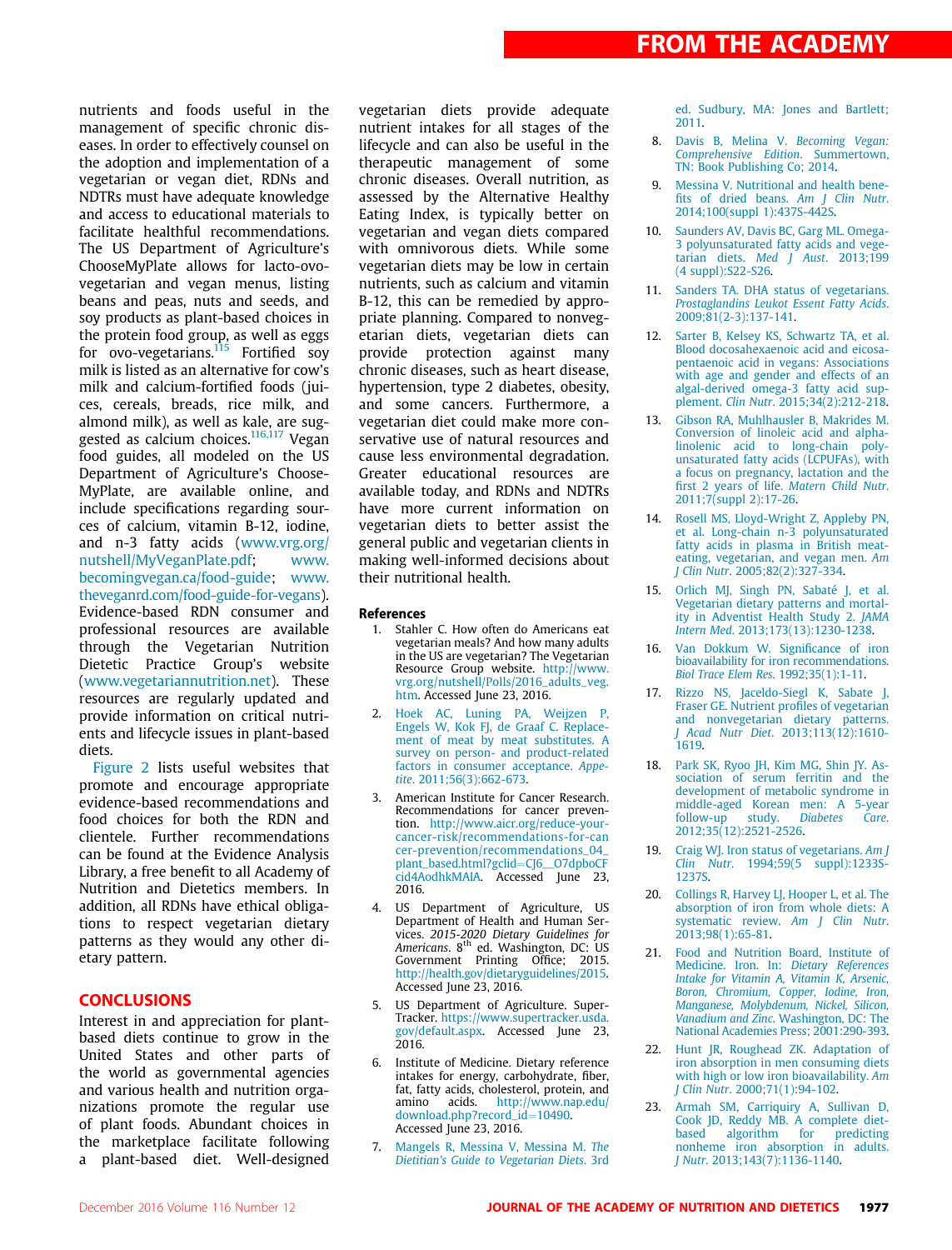- <span id="page-8-0"></span>24. [Hunt JR, Roughead ZK. Nonheme-iron](http://refhub.elsevier.com/S2212-2672(16)31192-3/sref24) [absorption, fecal ferritin excretion, and](http://refhub.elsevier.com/S2212-2672(16)31192-3/sref24) [blood indexes of iron status in women](http://refhub.elsevier.com/S2212-2672(16)31192-3/sref24) [consuming controlled lactoovovege](http://refhub.elsevier.com/S2212-2672(16)31192-3/sref24)[tarian diets for 8 weeks.](http://refhub.elsevier.com/S2212-2672(16)31192-3/sref24) Am J Clin Nutr. [1999;69\(5\):944-952.](http://refhub.elsevier.com/S2212-2672(16)31192-3/sref24)
- 25. [Foster M, Samman S. Vegetarian diets](http://refhub.elsevier.com/S2212-2672(16)31192-3/sref25) [across the lifecycle: Impact on zinc](http://refhub.elsevier.com/S2212-2672(16)31192-3/sref25) intake and status. [Adv Food Nutr Res](http://refhub.elsevier.com/S2212-2672(16)31192-3/sref25). [2015;74:93-131.](http://refhub.elsevier.com/S2212-2672(16)31192-3/sref25)
- 26. [Lonnerdal B. Dietary factors in](http://refhub.elsevier.com/S2212-2672(16)31192-3/sref26)fluencing [zinc absorption.](http://refhub.elsevier.com/S2212-2672(16)31192-3/sref26) J Nutr. 2000;130(5 [suppl\):1378S-1383S.](http://refhub.elsevier.com/S2212-2672(16)31192-3/sref26)
- 27. [Leung AM, Lamar A, He X, et al. Iodine](http://refhub.elsevier.com/S2212-2672(16)31192-3/sref27) [status and thyroid function of Boston](http://refhub.elsevier.com/S2212-2672(16)31192-3/sref27)[area vegetarians and vegans.](http://refhub.elsevier.com/S2212-2672(16)31192-3/sref27) J Clin Endocrinol Metab[. 2011;96\(8\):E1303-](http://refhub.elsevier.com/S2212-2672(16)31192-3/sref27) [E1307](http://refhub.elsevier.com/S2212-2672(16)31192-3/sref27).
- 28. [Teas J, Pino S, Critchley A, Braverman LE.](http://refhub.elsevier.com/S2212-2672(16)31192-3/sref28) [Variability of iodine content in common](http://refhub.elsevier.com/S2212-2672(16)31192-3/sref28) [commercially available edible seaweeds.](http://refhub.elsevier.com/S2212-2672(16)31192-3/sref28) Thyroid[. 2004;14\(10\):836-841](http://refhub.elsevier.com/S2212-2672(16)31192-3/sref28).
- 29. Institute of Medicine. Dietary Reference Intakes for Vitamin A, Vitamin K, Arsenic, Boron, Chromium, Copper, Iodine, Iron, Manganese, Molybdenum, Nickel, Silicon, Vanadium, and Zinc. [www.iom.edu/Reports/2001/](http://www.iom.edu/Reports/2001/Dietary-Reference-Intakes-for-Vitamin-A-Vitamin-K-Arsenic-Boron-Chromium-Copper-Iodine-Iron-Manganese-Molybdenum-Nickel-Silicon-Vanadium-and-Zinc.aspx#sthash.gITnT436.dpuf) [Dietary-Reference-Intakes-for-Vitamin-](http://www.iom.edu/Reports/2001/Dietary-Reference-Intakes-for-Vitamin-A-Vitamin-K-Arsenic-Boron-Chromium-Copper-Iodine-Iron-Manganese-Molybdenum-Nickel-Silicon-Vanadium-and-Zinc.aspx#sthash.gITnT436.dpuf)[A-Vitamin-K-Arsenic-Boron-Chromium-](http://www.iom.edu/Reports/2001/Dietary-Reference-Intakes-for-Vitamin-A-Vitamin-K-Arsenic-Boron-Chromium-Copper-Iodine-Iron-Manganese-Molybdenum-Nickel-Silicon-Vanadium-and-Zinc.aspx#sthash.gITnT436.dpuf)[Copper-Iodine-Iron-Manganese-Molybd](http://www.iom.edu/Reports/2001/Dietary-Reference-Intakes-for-Vitamin-A-Vitamin-K-Arsenic-Boron-Chromium-Copper-Iodine-Iron-Manganese-Molybdenum-Nickel-Silicon-Vanadium-and-Zinc.aspx#sthash.gITnT436.dpuf) [enum-Nickel-Silicon-Vanadium-and-Zinc.](http://www.iom.edu/Reports/2001/Dietary-Reference-Intakes-for-Vitamin-A-Vitamin-K-Arsenic-Boron-Chromium-Copper-Iodine-Iron-Manganese-Molybdenum-Nickel-Silicon-Vanadium-and-Zinc.aspx#sthash.gITnT436.dpuf) [aspx#sthash.gITnT436.dpuf](http://www.iom.edu/Reports/2001/Dietary-Reference-Intakes-for-Vitamin-A-Vitamin-K-Arsenic-Boron-Chromium-Copper-Iodine-Iron-Manganese-Molybdenum-Nickel-Silicon-Vanadium-and-Zinc.aspx#sthash.gITnT436.dpuf) Published 2010. Accessed June 23, 2016.
- 30. [Messina M, Redmond G. Effects of soy](http://refhub.elsevier.com/S2212-2672(16)31192-3/sref30) [protein and soybean iso](http://refhub.elsevier.com/S2212-2672(16)31192-3/sref30)flavones on [thyroid function in healthy adults and](http://refhub.elsevier.com/S2212-2672(16)31192-3/sref30) [hypothyroid patients: A review of the](http://refhub.elsevier.com/S2212-2672(16)31192-3/sref30) [relevant literature.](http://refhub.elsevier.com/S2212-2672(16)31192-3/sref30) Thyroid. 2006;16: [249-258](http://refhub.elsevier.com/S2212-2672(16)31192-3/sref30).
- 31. [Weaver CM, Proulx WR, Heaney R.](http://refhub.elsevier.com/S2212-2672(16)31192-3/sref31) [Choices for achieving adequate dietary](http://refhub.elsevier.com/S2212-2672(16)31192-3/sref31) [calcium with a vegetarian diet.](http://refhub.elsevier.com/S2212-2672(16)31192-3/sref31) Am J Clin Nutr[. 1999;70\(3\):543S-548S](http://refhub.elsevier.com/S2212-2672(16)31192-3/sref31).
- 32. [Tang AL, Walker KZ, Wilcox G, Strauss BJ,](http://refhub.elsevier.com/S2212-2672(16)31192-3/sref32) [Ashton JF, Stojanovska L. Calcium](http://refhub.elsevier.com/S2212-2672(16)31192-3/sref32) [absorption in Australian osteopenic](http://refhub.elsevier.com/S2212-2672(16)31192-3/sref32) [post-menopausal women: An acute](http://refhub.elsevier.com/S2212-2672(16)31192-3/sref32) [comparative study of forti](http://refhub.elsevier.com/S2212-2672(16)31192-3/sref32)fied soymilk to cows' milk. [Asia Pac J Clin Nutr](http://refhub.elsevier.com/S2212-2672(16)31192-3/sref32). [2010;19\(2\):243-249.](http://refhub.elsevier.com/S2212-2672(16)31192-3/sref32)
- 33. [Zhao Y, Martin BR, Weaver CM. Calcium](http://refhub.elsevier.com/S2212-2672(16)31192-3/sref33) [bioavailability of calcium carbonate for](http://refhub.elsevier.com/S2212-2672(16)31192-3/sref33)tifi[ed soymilk is equivalent to cow](http://refhub.elsevier.com/S2212-2672(16)31192-3/sref33)'s milk [in young women.](http://refhub.elsevier.com/S2212-2672(16)31192-3/sref33) J Nutr. 2005;135(10): [2379-2382](http://refhub.elsevier.com/S2212-2672(16)31192-3/sref33).
- 34. [Patrick L. Comparative absorption of](http://refhub.elsevier.com/S2212-2672(16)31192-3/sref34) [calcium sources and calcium citrate](http://refhub.elsevier.com/S2212-2672(16)31192-3/sref34) [malate for the prevention of osteopo](http://refhub.elsevier.com/S2212-2672(16)31192-3/sref34)rosis. Altern Med Rev[. 1999;4\(2\):74-85](http://refhub.elsevier.com/S2212-2672(16)31192-3/sref34).
- 35. [Wacker M, Holick MF. Sunlight and](http://refhub.elsevier.com/S2212-2672(16)31192-3/sref35) [vitamin D: A global perspective for](http://refhub.elsevier.com/S2212-2672(16)31192-3/sref35) health. [Dermatoendocrinol](http://refhub.elsevier.com/S2212-2672(16)31192-3/sref35). 2013;5(1): [51-108](http://refhub.elsevier.com/S2212-2672(16)31192-3/sref35).
- 36. [Mangels AR. Bone nutrients for vege](http://refhub.elsevier.com/S2212-2672(16)31192-3/sref36)tarians. Am J Clin Nutr[. 2014;100\(suppl](http://refhub.elsevier.com/S2212-2672(16)31192-3/sref36) [1\):469S-475S](http://refhub.elsevier.com/S2212-2672(16)31192-3/sref36).
- 37. [Keegan RJ, Lu Z, Bogusz JM, Williams JE,](http://refhub.elsevier.com/S2212-2672(16)31192-3/sref37) [Holick MF. Photobiology of vitamin D in](http://refhub.elsevier.com/S2212-2672(16)31192-3/sref37) [mushrooms and its bioavailability in](http://refhub.elsevier.com/S2212-2672(16)31192-3/sref37) humans. [Dermatoendocrinology](http://refhub.elsevier.com/S2212-2672(16)31192-3/sref37). [2013;5\(1\):165-176.](http://refhub.elsevier.com/S2212-2672(16)31192-3/sref37)
- 38. Food and Nutrition Board, Institute of Medicine. Dietary Reference Intakes for Calcium and Vitamin D. Washington, DC:

The National Academies Press; 2011. [www.nap.edu/download.php?record\\_id](http://www.nap.edu/download.php?record_id=13050)¼ [13050.](http://www.nap.edu/download.php?record_id=13050) Accessed June 23, 2016.

- 39. Norris, J. Vitamin B12 recommendations. [www.veganhealth.org/b12/rec](http://www.veganhealth.org/b12/rec). Accessed June 23, 2016.
- 40. Food and Nutrition Board, Institute of Medicine. Dietary Reference Intakes for Thiamin, Riboflavin, Niacin, Vitamin B6, Folate, Vitamin B12, Pantothenic Acid, Biotin, and Choline. Washington, DC: The National Academies Press; 1998. [http://](http://www.ncbi.nlm.nih.gov/books/NBK114310/) [www.ncbi.nlm.nih.gov/books/NBK11431](http://www.ncbi.nlm.nih.gov/books/NBK114310/) [0/.](http://www.ncbi.nlm.nih.gov/books/NBK114310/) Accessed June 23, 2016.
- 41. [Donaldson MS. Metabolic vitamin B12](http://refhub.elsevier.com/S2212-2672(16)31192-3/sref41) [status on a mostly raw vegan diet with](http://refhub.elsevier.com/S2212-2672(16)31192-3/sref41) [follow-up using tablets, nutritional](http://refhub.elsevier.com/S2212-2672(16)31192-3/sref41) [yeast, or probiotic supplements.](http://refhub.elsevier.com/S2212-2672(16)31192-3/sref41) Ann Nutr Metab[. 2000;44\(5-6\):229-234.](http://refhub.elsevier.com/S2212-2672(16)31192-3/sref41)
- 42. [Obeid R, Fedosov SN, Nexo E. Cobalamin](http://refhub.elsevier.com/S2212-2672(16)31192-3/sref42) [coenzyme forms are not likely to be su](http://refhub.elsevier.com/S2212-2672(16)31192-3/sref42)[perior to cyano- and hydroxyl](http://refhub.elsevier.com/S2212-2672(16)31192-3/sref42)[cobalamin in prevention or treatment](http://refhub.elsevier.com/S2212-2672(16)31192-3/sref42) [of cobalamin de](http://refhub.elsevier.com/S2212-2672(16)31192-3/sref42)ficiency. Mol Nutr Food Res[. 2015;59\(7\):1364-1372.](http://refhub.elsevier.com/S2212-2672(16)31192-3/sref42)
- 43. [Moore WJ, McGrievy ME, Turner-](http://refhub.elsevier.com/S2212-2672(16)31192-3/sref43)[McGrievy GM. Dietary adherence and](http://refhub.elsevier.com/S2212-2672(16)31192-3/sref43) acceptability of fi[ve different diets,](http://refhub.elsevier.com/S2212-2672(16)31192-3/sref43) [including vegan and vegetarian diets, for](http://refhub.elsevier.com/S2212-2672(16)31192-3/sref43) [weight loss: The New DIETs study.](http://refhub.elsevier.com/S2212-2672(16)31192-3/sref43) Eat Behav[. 2015;19:33-38.](http://refhub.elsevier.com/S2212-2672(16)31192-3/sref43)
- 44. US Department of Health and Human Services. Center for Disease Control and Prevention. Health, United States, 2012. [http://www.cdc.gov/nchs/data/hus/hus12.](http://www.cdc.gov/nchs/data/hus/hus12.pdf#063) [pdf#063.](http://www.cdc.gov/nchs/data/hus/hus12.pdf#063) Accessed June 23, 2016.
- 45. [National Institutes of Health; National](http://refhub.elsevier.com/S2212-2672(16)31192-3/sref45) [Heart, Lung, and Blood Institute and](http://refhub.elsevier.com/S2212-2672(16)31192-3/sref45) [National Institute of Diabetes and](http://refhub.elsevier.com/S2212-2672(16)31192-3/sref45) [Digestive and Kidney Diseases.](http://refhub.elsevier.com/S2212-2672(16)31192-3/sref45) Clinical [Guidelines on the Identi](http://refhub.elsevier.com/S2212-2672(16)31192-3/sref45)fication, Evalua[tion, and Treatment of Overweight and](http://refhub.elsevier.com/S2212-2672(16)31192-3/sref45) [Obesity in Adults: The Evidence Report](http://refhub.elsevier.com/S2212-2672(16)31192-3/sref45). [Bethesda, MD: National Institutes of](http://refhub.elsevier.com/S2212-2672(16)31192-3/sref45) [Health; 1998](http://refhub.elsevier.com/S2212-2672(16)31192-3/sref45).
- 46. [Schindler TH, Cardenas J, Prior JO. Rela](http://refhub.elsevier.com/S2212-2672(16)31192-3/sref46)[tionship between increasing body](http://refhub.elsevier.com/S2212-2672(16)31192-3/sref46) [weight, insulin resistance, in](http://refhub.elsevier.com/S2212-2672(16)31192-3/sref46)flammation, [adipocytokine leptin, and coronary cir-](http://refhub.elsevier.com/S2212-2672(16)31192-3/sref46)culatory function. [J Am Coll Cardiol](http://refhub.elsevier.com/S2212-2672(16)31192-3/sref46). [2006;47\(6\):1188-1195](http://refhub.elsevier.com/S2212-2672(16)31192-3/sref46).
- 47. [Tonstad S, Butler T, Yan R, Fraser GE.](http://refhub.elsevier.com/S2212-2672(16)31192-3/sref47) [Type of vegetarian diet, body weight and](http://refhub.elsevier.com/S2212-2672(16)31192-3/sref47) [prevalence of type 2 diabetes.](http://refhub.elsevier.com/S2212-2672(16)31192-3/sref47) Diabetes Care[. 2009;32\(5\):791-796](http://refhub.elsevier.com/S2212-2672(16)31192-3/sref47).
- 48. [Spencer EA, Appleby PN, Davey GK,](http://refhub.elsevier.com/S2212-2672(16)31192-3/sref48) [Key TJ. Diet and bodymass index in 38000](http://refhub.elsevier.com/S2212-2672(16)31192-3/sref48) [EPIC-Oxford meat-eaters,](http://refhub.elsevier.com/S2212-2672(16)31192-3/sref48) fish-eaters, [vegetarians and vegans.](http://refhub.elsevier.com/S2212-2672(16)31192-3/sref48) Int J Obes Relat Metab Disord[. 2003;27\(6\):728-734.](http://refhub.elsevier.com/S2212-2672(16)31192-3/sref48)
- 49. [Newby PK, Tucker KL, Wolk A. Risk of](http://refhub.elsevier.com/S2212-2672(16)31192-3/sref49) [overweight and obesity among semi](http://refhub.elsevier.com/S2212-2672(16)31192-3/sref49)[vegetarian, lactovegetarian, and vegan](http://refhub.elsevier.com/S2212-2672(16)31192-3/sref49) women. [Am J Clin Nutr](http://refhub.elsevier.com/S2212-2672(16)31192-3/sref49). 2005;81(6): [1267-1274](http://refhub.elsevier.com/S2212-2672(16)31192-3/sref49).
- [Barnard NB, Levin SM, Yokoyama Y.](http://refhub.elsevier.com/S2212-2672(16)31192-3/sref50) [A systematic review and meta-analysis](http://refhub.elsevier.com/S2212-2672(16)31192-3/sref50) [of change in body weight in clinical tri](http://refhub.elsevier.com/S2212-2672(16)31192-3/sref50)[als of vegetarian diets.](http://refhub.elsevier.com/S2212-2672(16)31192-3/sref50) J Acad Nutr Diet. [2015;115\(6\):954-969](http://refhub.elsevier.com/S2212-2672(16)31192-3/sref50).
- 51. [Huang RY, Huang CC, Hu FB, Chavarro JE.](http://refhub.elsevier.com/S2212-2672(16)31192-3/sref51) [Vegetarian diets and weight reduction:](http://refhub.elsevier.com/S2212-2672(16)31192-3/sref51) [A meta-analysis of randomized](http://refhub.elsevier.com/S2212-2672(16)31192-3/sref51) controlled trials. [J Gen Intern Med](http://refhub.elsevier.com/S2212-2672(16)31192-3/sref51). [2015;31\(1\):109-116](http://refhub.elsevier.com/S2212-2672(16)31192-3/sref51).
- 52. [Turner-McGrievy GM, Barnard ND,](http://refhub.elsevier.com/S2212-2672(16)31192-3/sref52) [Scialli AR. A two-year randomized](http://refhub.elsevier.com/S2212-2672(16)31192-3/sref52) [weight loss trial comparing a vegan diet](http://refhub.elsevier.com/S2212-2672(16)31192-3/sref52) [to a more moderate low-fat diet.](http://refhub.elsevier.com/S2212-2672(16)31192-3/sref52) Obesity. [2007;15\(9\):2276-2281.](http://refhub.elsevier.com/S2212-2672(16)31192-3/sref52)
- 53. [Crowe FL, Appleby PN, Travis RC, Key TJ.](http://refhub.elsevier.com/S2212-2672(16)31192-3/sref53) [Risk of hospitalization or death from](http://refhub.elsevier.com/S2212-2672(16)31192-3/sref53) [ischemic heart disease among British](http://refhub.elsevier.com/S2212-2672(16)31192-3/sref53) [vegetarians and nonvegetarians: Results](http://refhub.elsevier.com/S2212-2672(16)31192-3/sref53) [from the EPIC-Oxford cohort study.](http://refhub.elsevier.com/S2212-2672(16)31192-3/sref53) Am J Clin Nutr[. 2013;97\(3\):597-603.](http://refhub.elsevier.com/S2212-2672(16)31192-3/sref53)
- 54. [Rizzo NS, Sabaté J, Jaceldo-Siegl K,](http://refhub.elsevier.com/S2212-2672(16)31192-3/sref54) [Fraser GE. Vegetarian dietary patterns](http://refhub.elsevier.com/S2212-2672(16)31192-3/sref54) [are associated with a lower risk of](http://refhub.elsevier.com/S2212-2672(16)31192-3/sref54) [metabolic syndrome: The Adventist](http://refhub.elsevier.com/S2212-2672(16)31192-3/sref54) [Health Study 2.](http://refhub.elsevier.com/S2212-2672(16)31192-3/sref54) Diabetes Care. [2011;34\(5\):1225-1227.](http://refhub.elsevier.com/S2212-2672(16)31192-3/sref54)
- 55. [Pettersen BJ, Anousheh R, Fan J, Jaceldo-](http://refhub.elsevier.com/S2212-2672(16)31192-3/sref55)[Siegl K, Fraser GE. Vegetarian diets and](http://refhub.elsevier.com/S2212-2672(16)31192-3/sref55) [blood pressure among white subjects:](http://refhub.elsevier.com/S2212-2672(16)31192-3/sref55) [Results from the Adventist Health](http://refhub.elsevier.com/S2212-2672(16)31192-3/sref55) Study-2 (AHS-2). [Public Health Nutr](http://refhub.elsevier.com/S2212-2672(16)31192-3/sref55). [2012;15\(10\):1909-1916.](http://refhub.elsevier.com/S2212-2672(16)31192-3/sref55)
- 56. [Wang F, Zheng J, Yang B, Jiang J, Fu Y,](http://refhub.elsevier.com/S2212-2672(16)31192-3/sref56) [Li D. Effects of vegetarian diets on blood](http://refhub.elsevier.com/S2212-2672(16)31192-3/sref56) [lipids: A systematic review and meta-](http://refhub.elsevier.com/S2212-2672(16)31192-3/sref56)[analysis of randomized controlled tri](http://refhub.elsevier.com/S2212-2672(16)31192-3/sref56)als. [J Am Heart Assoc](http://refhub.elsevier.com/S2212-2672(16)31192-3/sref56). 2015;4(10): [e002408.](http://refhub.elsevier.com/S2212-2672(16)31192-3/sref56)
- 57. [Barnard ND, Katcher HI, Jenkins DJ,](http://refhub.elsevier.com/S2212-2672(16)31192-3/sref57) [Cohen J, Turner-McGrievy G. Vegetarian](http://refhub.elsevier.com/S2212-2672(16)31192-3/sref57) [and vegan diets in type 2 diabetes](http://refhub.elsevier.com/S2212-2672(16)31192-3/sref57) management. Nutr Rev[. 2009;67\(5\):255-](http://refhub.elsevier.com/S2212-2672(16)31192-3/sref57) [263.](http://refhub.elsevier.com/S2212-2672(16)31192-3/sref57)
- 58. [Yang SY, Li XJ, Zhang W, et al. Chinese](http://refhub.elsevier.com/S2212-2672(16)31192-3/sref58) [lacto-vegetarian diet exerts favorable](http://refhub.elsevier.com/S2212-2672(16)31192-3/sref58) [effects on metabolic parameters, intima](http://refhub.elsevier.com/S2212-2672(16)31192-3/sref58)[media thickness, and cardiovascular](http://refhub.elsevier.com/S2212-2672(16)31192-3/sref58) [risks in healthy men.](http://refhub.elsevier.com/S2212-2672(16)31192-3/sref58) Nutr Clin Pract. [2012;627\(3\):392-398.](http://refhub.elsevier.com/S2212-2672(16)31192-3/sref58)
- 59. [Huang T, Yang B, Zheng J, Li G,](http://refhub.elsevier.com/S2212-2672(16)31192-3/sref59) [Wahlqvist ML, Li D. Cardiovascular dis](http://refhub.elsevier.com/S2212-2672(16)31192-3/sref59)[ease mortality and cancer incidence in](http://refhub.elsevier.com/S2212-2672(16)31192-3/sref59) [vegetarians: A meta-analysis and sys](http://refhub.elsevier.com/S2212-2672(16)31192-3/sref59)tematic review. [Ann Nutr Metab](http://refhub.elsevier.com/S2212-2672(16)31192-3/sref59). [2012;60\(4\):233-240.](http://refhub.elsevier.com/S2212-2672(16)31192-3/sref59)
- 60. [Bradbury KE, Crowe FL, Appleby PN,](http://refhub.elsevier.com/S2212-2672(16)31192-3/sref60) [Schmidt JA, Travis RC, Key TJ. Serum](http://refhub.elsevier.com/S2212-2672(16)31192-3/sref60) [concentrations of cholesterol, apolipo](http://refhub.elsevier.com/S2212-2672(16)31192-3/sref60)[protein A-I and apolipoprotein B in a](http://refhub.elsevier.com/S2212-2672(16)31192-3/sref60) [total of 1694 meat-eaters,](http://refhub.elsevier.com/S2212-2672(16)31192-3/sref60) fish-eaters, [vegetarians and vegans.](http://refhub.elsevier.com/S2212-2672(16)31192-3/sref60) Eur J Clin Nutr. [2014;68\(2\):178-183.](http://refhub.elsevier.com/S2212-2672(16)31192-3/sref60)
- 61. [Ornish D, Brown S, Scherwitz L, et al. Can](http://refhub.elsevier.com/S2212-2672(16)31192-3/sref61) [lifestyle changes reverse coronary heart](http://refhub.elsevier.com/S2212-2672(16)31192-3/sref61) disease? Lancet[. 1990;336\(15\):129-133.](http://refhub.elsevier.com/S2212-2672(16)31192-3/sref61)
- 62. [Appleby PN, Davey GK, Key TJ. Hyper](http://refhub.elsevier.com/S2212-2672(16)31192-3/sref62)[tension and blood pressure among meat](http://refhub.elsevier.com/S2212-2672(16)31192-3/sref62) eaters, fi[sh eaters, vegetarians and](http://refhub.elsevier.com/S2212-2672(16)31192-3/sref62) [vegans in EPIC](http://refhub.elsevier.com/S2212-2672(16)31192-3/sref62)-Oxford. [Public Health](http://refhub.elsevier.com/S2212-2672(16)31192-3/sref62) Nutr[. 2002;5\(5\):645-654.](http://refhub.elsevier.com/S2212-2672(16)31192-3/sref62)
- 63. [Yokoyama Y, Nishimura K, Barnard ND,](http://refhub.elsevier.com/S2212-2672(16)31192-3/sref63) [et al. Vegetarian diets and blood pres](http://refhub.elsevier.com/S2212-2672(16)31192-3/sref63)[sure: A meta-analysis.](http://refhub.elsevier.com/S2212-2672(16)31192-3/sref63) JAMA Intern Med. [2014;174\(4\):577-587.](http://refhub.elsevier.com/S2212-2672(16)31192-3/sref63)
- 64. [Tonstad S, Stewart K, Oda K, Batech M,](http://refhub.elsevier.com/S2212-2672(16)31192-3/sref64) [Herring RP, Fraser GE. Vegetarian diets](http://refhub.elsevier.com/S2212-2672(16)31192-3/sref64) [and incidence of diabetes in the](http://refhub.elsevier.com/S2212-2672(16)31192-3/sref64) [Adventist Health Study-2.](http://refhub.elsevier.com/S2212-2672(16)31192-3/sref64) Nutr Metab Cardiovasc Dis[. 2013;23\(4\):292-299.](http://refhub.elsevier.com/S2212-2672(16)31192-3/sref64)
- 65. [Ley SH, Hamdy O, Mohan v, Hu FB. Pre](http://refhub.elsevier.com/S2212-2672(16)31192-3/sref65)vention and management of type 2 dia-<br>betes: Dietary components and [betes: Dietary components and](http://refhub.elsevier.com/S2212-2672(16)31192-3/sref65)<br>nutritional strategies. Lancet. nutritional [2014;383\(9933\):1999-2007.](http://refhub.elsevier.com/S2212-2672(16)31192-3/sref65)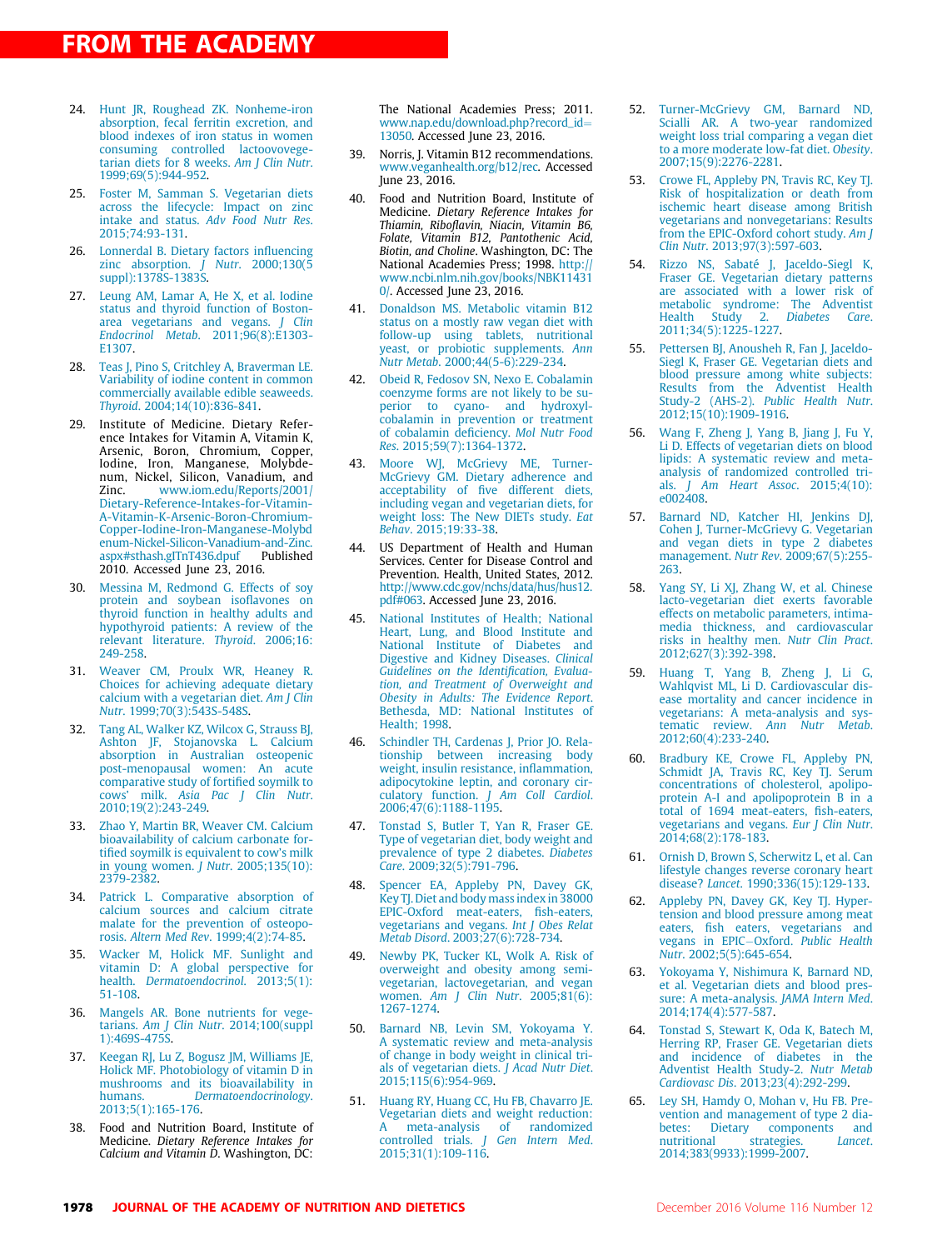- <span id="page-9-0"></span>66. [Aune D, Norat T, Romundstad P,](http://refhub.elsevier.com/S2212-2672(16)31192-3/sref66) [Vatten LJ. Whole grain and re](http://refhub.elsevier.com/S2212-2672(16)31192-3/sref66)fined grain [consumption and the risk of type 2 dia](http://refhub.elsevier.com/S2212-2672(16)31192-3/sref66)[betes: A systematic review and dose](http://refhub.elsevier.com/S2212-2672(16)31192-3/sref66)response. [Eur J Epidemiol](http://refhub.elsevier.com/S2212-2672(16)31192-3/sref66). 2013;28(11): [845-858.](http://refhub.elsevier.com/S2212-2672(16)31192-3/sref66)
- 67. [Brighenti F, Benini L, Del Rio D, et al.](http://refhub.elsevier.com/S2212-2672(16)31192-3/sref67) [Colonic fermentation of indigestible](http://refhub.elsevier.com/S2212-2672(16)31192-3/sref67) [carbohydrates contributes to the](http://refhub.elsevier.com/S2212-2672(16)31192-3/sref67) [second-meal effect.](http://refhub.elsevier.com/S2212-2672(16)31192-3/sref67) Am J Clin Nutr. [2006;83\(4\):817-822.](http://refhub.elsevier.com/S2212-2672(16)31192-3/sref67)
- 68. [Li M, Fan Y, Zhang X, et al. Fruit and](http://refhub.elsevier.com/S2212-2672(16)31192-3/sref68) [vegetable intake and risk of type 2 dia](http://refhub.elsevier.com/S2212-2672(16)31192-3/sref68)[betes mellitus: Meta-analysis of pro](http://refhub.elsevier.com/S2212-2672(16)31192-3/sref68)[spective cohort studies.](http://refhub.elsevier.com/S2212-2672(16)31192-3/sref68) BMJ Open. [2014;4\(11\):e005497.](http://refhub.elsevier.com/S2212-2672(16)31192-3/sref68)
- 69. [Pan A, Sun Q, Mason JE, et al. Walnut](http://refhub.elsevier.com/S2212-2672(16)31192-3/sref69) [consumption is associated with lower](http://refhub.elsevier.com/S2212-2672(16)31192-3/sref69) [risk of type 2 diabetes in women.](http://refhub.elsevier.com/S2212-2672(16)31192-3/sref69) J Nutr. [2013;143\(4\):512-518.](http://refhub.elsevier.com/S2212-2672(16)31192-3/sref69)
- 70. [Kim Y, Keogh J, Clifton P. A review of](http://refhub.elsevier.com/S2212-2672(16)31192-3/sref70) [potential metabolic etiologies of the](http://refhub.elsevier.com/S2212-2672(16)31192-3/sref70) [observed association between red meat](http://refhub.elsevier.com/S2212-2672(16)31192-3/sref70) [consumption and development of type 2](http://refhub.elsevier.com/S2212-2672(16)31192-3/sref70) diabetes. Metabolism[. 2015;64\(7\):768-](http://refhub.elsevier.com/S2212-2672(16)31192-3/sref70) [779](http://refhub.elsevier.com/S2212-2672(16)31192-3/sref70).
- 71. [Barnard N, Cohen J, Jenkins DJ, et al.](http://refhub.elsevier.com/S2212-2672(16)31192-3/sref71) [A low-fat vegan diet improves glycemic](http://refhub.elsevier.com/S2212-2672(16)31192-3/sref71) [control and cardiovascular risk factors in](http://refhub.elsevier.com/S2212-2672(16)31192-3/sref71) [a randomized clinical trial in individuals](http://refhub.elsevier.com/S2212-2672(16)31192-3/sref71) [with type 2 diabetes.](http://refhub.elsevier.com/S2212-2672(16)31192-3/sref71) Diabetes Care. [2006;29\(8\):1777-1783.](http://refhub.elsevier.com/S2212-2672(16)31192-3/sref71)
- 72. [Kahleova H, Matoulek M, Malinska O,](http://refhub.elsevier.com/S2212-2672(16)31192-3/sref72) [et al. Vegetarian diet improves insulin](http://refhub.elsevier.com/S2212-2672(16)31192-3/sref72) [resistance and oxidative stress markers](http://refhub.elsevier.com/S2212-2672(16)31192-3/sref72) [more than conventional diet in subjects](http://refhub.elsevier.com/S2212-2672(16)31192-3/sref72) [with type 2 diabetes.](http://refhub.elsevier.com/S2212-2672(16)31192-3/sref72) Diabet Med. [2011;28\(5\):549-559.](http://refhub.elsevier.com/S2212-2672(16)31192-3/sref72)
- 73. [Yokoyama Y, Barnard ND, Levin SM,](http://refhub.elsevier.com/S2212-2672(16)31192-3/sref73) [Watanabe M. Vegetarian diets and gly](http://refhub.elsevier.com/S2212-2672(16)31192-3/sref73)[cemic control in diabetes: A systematic](http://refhub.elsevier.com/S2212-2672(16)31192-3/sref73) [review and meta-analysis.](http://refhub.elsevier.com/S2212-2672(16)31192-3/sref73) Cardiovasc Diagn Ther[. 2014;4\(5\):373-382.](http://refhub.elsevier.com/S2212-2672(16)31192-3/sref73)
- 74. [Tantamango-Bartley Y, Jaceldo-Siegl K,](http://refhub.elsevier.com/S2212-2672(16)31192-3/sref74) [Fan J, Fraser G. Vegetarian diets and the](http://refhub.elsevier.com/S2212-2672(16)31192-3/sref74) [incidence of cancer in a low-risk popu](http://refhub.elsevier.com/S2212-2672(16)31192-3/sref74)lation. [Cancer Epidemiol Biomarkers Prev](http://refhub.elsevier.com/S2212-2672(16)31192-3/sref74). [2013;22\(2\):286-294.](http://refhub.elsevier.com/S2212-2672(16)31192-3/sref74)
- 75. [Tantamango-Bartley Y, Knutsen SF,](http://refhub.elsevier.com/S2212-2672(16)31192-3/sref75) [Knutsen R, et al. Are strict vegetarians](http://refhub.elsevier.com/S2212-2672(16)31192-3/sref75) [protected against prostate cancer?](http://refhub.elsevier.com/S2212-2672(16)31192-3/sref75) Am J Clin Nutr[. 2016;103\(1\):153-160.](http://refhub.elsevier.com/S2212-2672(16)31192-3/sref75)
- 76. [World Cancer Research Fund.](http://refhub.elsevier.com/S2212-2672(16)31192-3/sref77) Food, [Nutrition, Physical Activity, and the Pre](http://refhub.elsevier.com/S2212-2672(16)31192-3/sref77)[vention of Cancer: A Global Perspective](http://refhub.elsevier.com/S2212-2672(16)31192-3/sref77). [Washington, DC: American Institute for](http://refhub.elsevier.com/S2212-2672(16)31192-3/sref77) [Cancer Research; 2007](http://refhub.elsevier.com/S2212-2672(16)31192-3/sref77).
- 77. [Anand P, Kunnumakkara AB,](http://refhub.elsevier.com/S2212-2672(16)31192-3/sref78) [Sundaram C, et al. Cancer is a pre](http://refhub.elsevier.com/S2212-2672(16)31192-3/sref78)[ventable disease that requires major](http://refhub.elsevier.com/S2212-2672(16)31192-3/sref78) [lifestyle changes.](http://refhub.elsevier.com/S2212-2672(16)31192-3/sref78) Pharm Res. [2008;25\(9\):2097-2116.](http://refhub.elsevier.com/S2212-2672(16)31192-3/sref78)
- 78. [Zhang Y, Gan R, Li S, et al. Antioxidant](http://refhub.elsevier.com/S2212-2672(16)31192-3/sref79) [phytochemicals for prevention and](http://refhub.elsevier.com/S2212-2672(16)31192-3/sref79) [treatment of chronic diseases.](http://refhub.elsevier.com/S2212-2672(16)31192-3/sref79) Molecules. [2015;20\(12\):21138-21156.](http://refhub.elsevier.com/S2212-2672(16)31192-3/sref79)
- 79. [Thakur VS, Deb G, Babcook MA, Gupta S.](http://refhub.elsevier.com/S2212-2672(16)31192-3/sref80) [Plant phytochemicals as epigenetic](http://refhub.elsevier.com/S2212-2672(16)31192-3/sref80) [modulators: Role in cancer chemopre-](http://refhub.elsevier.com/S2212-2672(16)31192-3/sref80)vention. AAPS J[. 2014;16\(1\):151-163.](http://refhub.elsevier.com/S2212-2672(16)31192-3/sref80)
- 80. [Bingham SA, Day NE, Luben R, et al. Di](http://refhub.elsevier.com/S2212-2672(16)31192-3/sref81)etary fi[bre in food and protection against](http://refhub.elsevier.com/S2212-2672(16)31192-3/sref81) [colorectal cancer in the European Pro](http://refhub.elsevier.com/S2212-2672(16)31192-3/sref81)[spective Investigation into Cancer and](http://refhub.elsevier.com/S2212-2672(16)31192-3/sref81)

[Nutrition \(EPIC\): An observational study.](http://refhub.elsevier.com/S2212-2672(16)31192-3/sref81) Lancet[. 2003;361\(9368\):1496-1501.](http://refhub.elsevier.com/S2212-2672(16)31192-3/sref81)

- 81. [Bernstein AM, Song M, Zhang X, et al.](http://refhub.elsevier.com/S2212-2672(16)31192-3/sref82) [Processed and unprocessed red meat](http://refhub.elsevier.com/S2212-2672(16)31192-3/sref82) [and risk of colorectal cancer: Analysis by](http://refhub.elsevier.com/S2212-2672(16)31192-3/sref82) [tumor location and modi](http://refhub.elsevier.com/S2212-2672(16)31192-3/sref82)fication by time. PLoS One[. 2015;10\(8\):e0135959.](http://refhub.elsevier.com/S2212-2672(16)31192-3/sref82)
- 82. [Rohrmann S, Overvad K, Bueno-de-](http://refhub.elsevier.com/S2212-2672(16)31192-3/sref83)[Mesquita HB, et al. Meat consumption](http://refhub.elsevier.com/S2212-2672(16)31192-3/sref83) and mortality—[Results from the European](http://refhub.elsevier.com/S2212-2672(16)31192-3/sref83) [Prospective Investigation into Cancer and](http://refhub.elsevier.com/S2212-2672(16)31192-3/sref83) Nutrition. BMC Med[. 2013,11:63.](http://refhub.elsevier.com/S2212-2672(16)31192-3/sref83)
- 83. [Aune D, Chan DS, Vieira AR, et al. Red](http://refhub.elsevier.com/S2212-2672(16)31192-3/sref84) [and processed meat intake and risk of](http://refhub.elsevier.com/S2212-2672(16)31192-3/sref84) [colorectal adenomas: A systematic re](http://refhub.elsevier.com/S2212-2672(16)31192-3/sref84)[view and meta-analysis of epidemio](http://refhub.elsevier.com/S2212-2672(16)31192-3/sref84)logical studies. [Cancer Causes Control](http://refhub.elsevier.com/S2212-2672(16)31192-3/sref84). [2013;24\(4\):611-627](http://refhub.elsevier.com/S2212-2672(16)31192-3/sref84).
- 84. [Appleby P, Roddam A, Allen N, Key T.](http://refhub.elsevier.com/S2212-2672(16)31192-3/sref85) [Comparative fracture risk in vegetarians](http://refhub.elsevier.com/S2212-2672(16)31192-3/sref85) [and nonvegetarians in EPIC-Oxford.](http://refhub.elsevier.com/S2212-2672(16)31192-3/sref85) Eur J Clin Nutr[. 2007;61\(12\):1400-1406](http://refhub.elsevier.com/S2212-2672(16)31192-3/sref85).
- 85. [Lousuebsakul-Matthews V, Thorpe DL,](http://refhub.elsevier.com/S2212-2672(16)31192-3/sref86) [Knutsen R, Beeson WL, Fraser GE,](http://refhub.elsevier.com/S2212-2672(16)31192-3/sref86) [Knutsen SF. Legumes and meat ana](http://refhub.elsevier.com/S2212-2672(16)31192-3/sref86)[logues consumption are associated with](http://refhub.elsevier.com/S2212-2672(16)31192-3/sref86) [hip fracture risk independently of meat](http://refhub.elsevier.com/S2212-2672(16)31192-3/sref86) [intake among Caucasian men and](http://refhub.elsevier.com/S2212-2672(16)31192-3/sref86) [women: The Adventist Health Study-2.](http://refhub.elsevier.com/S2212-2672(16)31192-3/sref86) Public Health Nutr[. 2014;17\(10\):2333-](http://refhub.elsevier.com/S2212-2672(16)31192-3/sref86) [2343](http://refhub.elsevier.com/S2212-2672(16)31192-3/sref86).
- 86. Evidence Analysis Library. Pregnancy and nutrition-vegetarian nutrition. 2007. [http://andevidencelibrary.com/](http://andevidencelibrary.com/topic.cfm?cat=4322) [topic.cfm?cat](http://andevidencelibrary.com/topic.cfm?cat=4322)=[4322](http://andevidencelibrary.com/topic.cfm?cat=4322). Accessed June 23, 2016.
- 87. [Piccoli GB, Clari R, Vigotti FN, et al.](http://refhub.elsevier.com/S2212-2672(16)31192-3/sref88) [Vegan-vegetarian diets in pregnancy:](http://refhub.elsevier.com/S2212-2672(16)31192-3/sref88) [Danger or panacea? A systematic](http://refhub.elsevier.com/S2212-2672(16)31192-3/sref88) [narrative review.](http://refhub.elsevier.com/S2212-2672(16)31192-3/sref88) BJOG. 2015;122(5): [623-633](http://refhub.elsevier.com/S2212-2672(16)31192-3/sref88).
- 88. [Stuebe AM, Oken E, Gillman MW. Asso](http://refhub.elsevier.com/S2212-2672(16)31192-3/sref89)[ciations of diet and physical activity](http://refhub.elsevier.com/S2212-2672(16)31192-3/sref89) [during pregnancy with risk for excessive](http://refhub.elsevier.com/S2212-2672(16)31192-3/sref89) [gestational weight gain.](http://refhub.elsevier.com/S2212-2672(16)31192-3/sref89) Am J Obstet Gynecol[. 2009;201\(1\). 58.e1-e8.](http://refhub.elsevier.com/S2212-2672(16)31192-3/sref89)
- 89. [Pistollato F, Sumalla Cano S, Elio I, et al.](http://refhub.elsevier.com/S2212-2672(16)31192-3/sref90) [Plant-based and plant-rich diet patterns](http://refhub.elsevier.com/S2212-2672(16)31192-3/sref90) [during gestation: Bene](http://refhub.elsevier.com/S2212-2672(16)31192-3/sref90)ficial effects and<br>possible shortcomings. Adv Nutr. shortcomings. Adv [2015;6\(5\):581-591](http://refhub.elsevier.com/S2212-2672(16)31192-3/sref90).
- 90. Procter SB, Campbell CG. Position of the Academy of Nutrition and Dietetics: Nutrition and lifestyle for a healthy pregnancy outcome. J Acad Nutr Diet. 2014;114(7):1099-1103. [www.andjrnl.](http://www.andjrnl.org/article/S2212-2672%2814%2900501-2/pdf) [org/article/S2212-2672%2814%2900501-2/](http://www.andjrnl.org/article/S2212-2672%2814%2900501-2/pdf) [pdf](http://www.andjrnl.org/article/S2212-2672%2814%2900501-2/pdf). Accessed June 23, 2016.
- 91. [Kaiser LL, Campbell CG; ; Academy Po](http://refhub.elsevier.com/S2212-2672(16)31192-3/sref92)[sitions Committee Workgroup. Practice](http://refhub.elsevier.com/S2212-2672(16)31192-3/sref92) [paper of the Academy of Nutrition and](http://refhub.elsevier.com/S2212-2672(16)31192-3/sref92) [Dietetics abstract: Nutrition and lifestyle](http://refhub.elsevier.com/S2212-2672(16)31192-3/sref92) [for a healthy pregnancy outcome.](http://refhub.elsevier.com/S2212-2672(16)31192-3/sref92) J Acad Nutr Diet[. 2014;114\(9\):1447](http://refhub.elsevier.com/S2212-2672(16)31192-3/sref92).
- 92. [Alwan NA, Greenwood DC, Simpson NA,](http://refhub.elsevier.com/S2212-2672(16)31192-3/sref93) [McArdle HJ, Godfrey KM, Cade JE. Di](http://refhub.elsevier.com/S2212-2672(16)31192-3/sref93)[etary iron intake during early pregnancy](http://refhub.elsevier.com/S2212-2672(16)31192-3/sref93) [and birth outcomes in a cohort of British](http://refhub.elsevier.com/S2212-2672(16)31192-3/sref93) women. Hum Reprod[. 2011;26\(4\):911-](http://refhub.elsevier.com/S2212-2672(16)31192-3/sref93) [919](http://refhub.elsevier.com/S2212-2672(16)31192-3/sref93).
- 93. [Centers for Disease Control and Preven](http://refhub.elsevier.com/S2212-2672(16)31192-3/sref94)[tion. Recommendations to prevent and](http://refhub.elsevier.com/S2212-2672(16)31192-3/sref94) control iron defi[ciency in the United](http://refhub.elsevier.com/S2212-2672(16)31192-3/sref94) States. [Morb Mortal Wkly Rep](http://refhub.elsevier.com/S2212-2672(16)31192-3/sref94). [1998;47\(RR-3\):1-29.](http://refhub.elsevier.com/S2212-2672(16)31192-3/sref94)
- 94. [Breastfeeding and the use of human](http://refhub.elsevier.com/S2212-2672(16)31192-3/sref95) milk. Pediatrics[. 2012;129\(3\):e827-e841](http://refhub.elsevier.com/S2212-2672(16)31192-3/sref95).
- 95. [Mangels AR, Messina V. Considerations](http://refhub.elsevier.com/S2212-2672(16)31192-3/sref96) [in planning vegan diets: Infants.](http://refhub.elsevier.com/S2212-2672(16)31192-3/sref96) J Am Diet Assoc[. 2001;101\(6\):670-677.](http://refhub.elsevier.com/S2212-2672(16)31192-3/sref96)
- 96. Sabaté J, Wien M. Vegetarian diets and childhood obesity prevention. Am J Clin Nutr. 2010;91(5):1525S-1529S. [http://](http://ajcn.nutrition.org/content/91/5/1525S.long) [ajcn.nutrition.org/content/91/5/1525S.](http://ajcn.nutrition.org/content/91/5/1525S.long) [long](http://ajcn.nutrition.org/content/91/5/1525S.long). Accessed June 23, 2016.
- 97. Evidence Analysis Library. Vegetarian nutrition: Adolescence. 2009. [http://](http://www.andeal.org/topic.cfm?menu=5271&pcat=3105&cat=4019) [www.andeal.org/topic.cfm?menu](http://www.andeal.org/topic.cfm?menu=5271&pcat=3105&cat=4019)= $5271$ [&pcat](http://www.andeal.org/topic.cfm?menu=5271&pcat=3105&cat=4019)¼[3105&cat](http://www.andeal.org/topic.cfm?menu=5271&pcat=3105&cat=4019)¼[4019](http://www.andeal.org/topic.cfm?menu=5271&pcat=3105&cat=4019). Accessed June 23, 2016.
- 98. [Gibson RS, Heath AL, Szymlek-Gay EA. Is](http://refhub.elsevier.com/S2212-2672(16)31192-3/sref99) [iron and zinc nutrition a concern for](http://refhub.elsevier.com/S2212-2672(16)31192-3/sref99) [vegetarian infants and young children in](http://refhub.elsevier.com/S2212-2672(16)31192-3/sref99) [industrialized countries?](http://refhub.elsevier.com/S2212-2672(16)31192-3/sref99) Am J Clin Nutr. [2014;100\(suppl 1\):459S-468S.](http://refhub.elsevier.com/S2212-2672(16)31192-3/sref99)
- 99. [Brants HA, Lowik MR, Westenbrink S,](http://refhub.elsevier.com/S2212-2672(16)31192-3/sref100) [Hulshof KF, Kistemaker C. Adequacy of a](http://refhub.elsevier.com/S2212-2672(16)31192-3/sref100) [vegetarian diet at old age \(Dutch Nutri](http://refhub.elsevier.com/S2212-2672(16)31192-3/sref100)[tion Surveillance System\).](http://refhub.elsevier.com/S2212-2672(16)31192-3/sref100) J Am Coll Nutr. [1990;9\(4\):292-302](http://refhub.elsevier.com/S2212-2672(16)31192-3/sref100).
- 100. [Kurpad AV, Vaz M. Protein and amino](http://refhub.elsevier.com/S2212-2672(16)31192-3/sref101) [acid requirements in the elderly.](http://refhub.elsevier.com/S2212-2672(16)31192-3/sref101) Eur J Clin Nutr[. 2000;54\(suppl 3\):S131-S142.](http://refhub.elsevier.com/S2212-2672(16)31192-3/sref101)
- 101. [Hedenus F, Wirsenius S, Johansson DJA.](http://refhub.elsevier.com/S2212-2672(16)31192-3/sref102) [The importance of reduced meat and](http://refhub.elsevier.com/S2212-2672(16)31192-3/sref102) [dairy consumption for meeting stringent](http://refhub.elsevier.com/S2212-2672(16)31192-3/sref102) [climate change targets.](http://refhub.elsevier.com/S2212-2672(16)31192-3/sref102) Climatic Change. [2014;124\(1\):79-91](http://refhub.elsevier.com/S2212-2672(16)31192-3/sref102).
- 102. [Hallström E, Carlsson-Kanyama A,](http://refhub.elsevier.com/S2212-2672(16)31192-3/sref103) [Börjesson P. Environmental impact of](http://refhub.elsevier.com/S2212-2672(16)31192-3/sref103) [dietary change: A systematic review.](http://refhub.elsevier.com/S2212-2672(16)31192-3/sref103) J Cleaner Prod[. 2015;91:1-11](http://refhub.elsevier.com/S2212-2672(16)31192-3/sref103).
- 103. [Davidson EA. Representative concentra](http://refhub.elsevier.com/S2212-2672(16)31192-3/sref104)[tion pathways and mitigation scenarios](http://refhub.elsevier.com/S2212-2672(16)31192-3/sref104) [for nitrous oxide.](http://refhub.elsevier.com/S2212-2672(16)31192-3/sref104) Environ Res Lett. [2012;7\(2\):024005.](http://refhub.elsevier.com/S2212-2672(16)31192-3/sref104)
- 104. [Stehfest EBL, van Vuuren DP, den](http://refhub.elsevier.com/S2212-2672(16)31192-3/sref105) [Elzen MGJ, Eickhout B, Kabat P. Climate](http://refhub.elsevier.com/S2212-2672(16)31192-3/sref105) benefi[ts of changing diet.](http://refhub.elsevier.com/S2212-2672(16)31192-3/sref105) Climate Change[. 2009;95\(1-2\):83-102.](http://refhub.elsevier.com/S2212-2672(16)31192-3/sref105)
- 105. [Raphaely T, Marinova D.](http://refhub.elsevier.com/S2212-2672(16)31192-3/sref106) Impact of Meat [Consumption on Health and Environ](http://refhub.elsevier.com/S2212-2672(16)31192-3/sref106)[mental Sustainability](http://refhub.elsevier.com/S2212-2672(16)31192-3/sref106). Hershey, PA: IGI [Global; 2016.](http://refhub.elsevier.com/S2212-2672(16)31192-3/sref106)
- 106. Dietary Guidelines Advisory Committee. Scientific Report of the 2015 Dietary Guidelines Advisory Committee—Part D. Chapter 5: Food Sustainability and Safety. [https://health.gov/dietaryguidelines/2015](https://health.gov/dietaryguidelines/2015-scientific-report/PDFs/10-Part-D-Chapter-5.pdf) scientifi[c-report/PDFs/10-Part-D-Chapter-](https://health.gov/dietaryguidelines/2015-scientific-report/PDFs/10-Part-D-Chapter-5.pdf)[5.pdf](https://health.gov/dietaryguidelines/2015-scientific-report/PDFs/10-Part-D-Chapter-5.pdf). Updated January 28, 2015. Accessed September 19, 2016.
- 107. [Marlow HJ, Harwatt H, Soret S, Sabaté J.](http://refhub.elsevier.com/S2212-2672(16)31192-3/sref108) [Comparing the water, energy, pesticide](http://refhub.elsevier.com/S2212-2672(16)31192-3/sref108) [and fertilizer usage for the production of](http://refhub.elsevier.com/S2212-2672(16)31192-3/sref108) [foods consumed by different dietary](http://refhub.elsevier.com/S2212-2672(16)31192-3/sref108) [types in California.](http://refhub.elsevier.com/S2212-2672(16)31192-3/sref108) Public Health Nutr. [2015;18\(13\):2425-2432](http://refhub.elsevier.com/S2212-2672(16)31192-3/sref108).
- 108. [Sranacharoenpong K, Soret S, Harwatt H,](http://refhub.elsevier.com/S2212-2672(16)31192-3/sref109) [Wien M, Sabate J. The environmental](http://refhub.elsevier.com/S2212-2672(16)31192-3/sref109) [cost of protein food choices.](http://refhub.elsevier.com/S2212-2672(16)31192-3/sref109) Public Health Nutr[. 2015;18\(11\):2067-2073.](http://refhub.elsevier.com/S2212-2672(16)31192-3/sref109)
- 109. Environmental Protection Agency. Environmental assessment of proposed revisions to the national pollutant discharge elimination system regulation and the effluent guidelines for concentrated animal farming operations. Environmental Protection Agency, Office of Water.